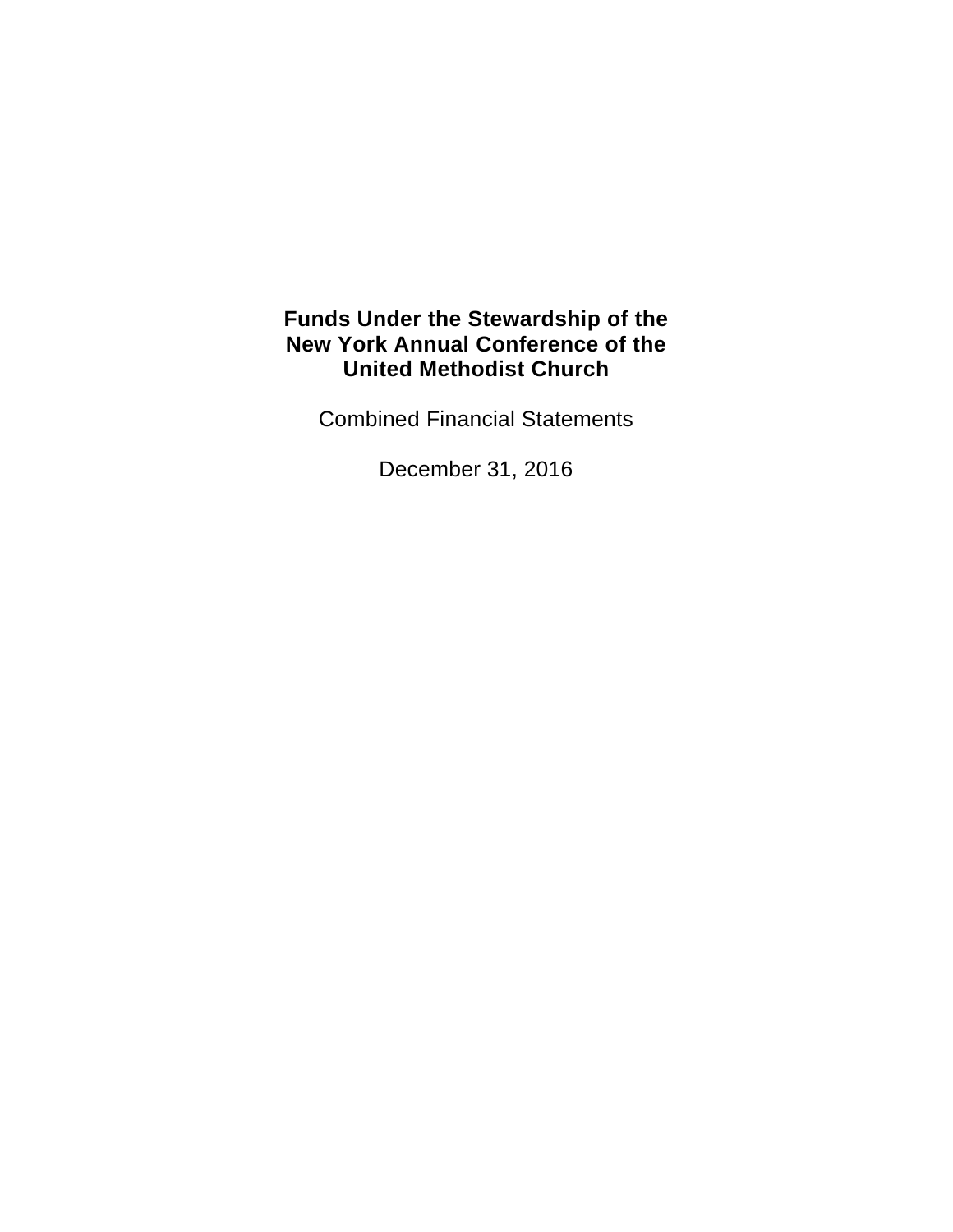

#### **Independent Auditors' Report**

**Board of Trustees Funds Under the Stewardship of the New York Annual Conference of the United Methodist Church White Plains, New York** 

We have audited the accompanying combined financial statements of the Funds Under the Stewardship of the New York Annual Conference of the United Methodist Church (the "NYAC"), which comprise the combined statement of financial position as of December 31, 2016, and the related combined statements of activities and cash flows for the year then ended, and the related notes to the combined financial statements.

#### *Management's Responsibility for the Combined Financial Statements*

Management is responsible for the preparation and fair presentation of these combined financial statements in accordance with accounting principles generally accepted in the United States of America; this includes the design, implementation, and maintenance of internal control relevant to the preparation and fair presentation of combined financial statements that are free from material misstatement, whether due to fraud or error.

#### *Auditors' Responsibility*

Our responsibility is to express an opinion on these combined financial statements based on our audit. We conducted our audit in accordance with auditing standards generally accepted in the United States of America. Those standards require that we plan and perform the audit to obtain reasonable assurance about whether the combined financial statements are free from material misstatement.

An audit involves performing procedures to obtain audit evidence about the amounts and disclosures in the combined financial statements. The procedures selected depend on the auditor's judgment, including the assessment of the risks of material misstatement of the combined financial statements, whether due to fraud or error. In making those risk assessments, the auditor considers internal control relevant to the entity's preparation and fair presentation of the combined financial statements in order to design audit procedures that are appropriate in the circumstances, but not for the purpose of expressing an opinion on the effectiveness of the entity's internal control. Accordingly, we express no such opinion. An audit also includes evaluating the appropriateness of accounting policies used and the reasonableness of significant accounting estimates made by management, as well as evaluating the overall presentation of the combined financial statements.

We believe that the audit evidence we have obtained is sufficient and appropriate to provide a basis for our qualified audit opinion.

PKF O'CONNOR DAVIES, LLP 500 Mamaroneck Avenue, Harrison, NY 10528 I Tel: 914.381.8900 I Fax: 914.381.8910 I www.pkfod.com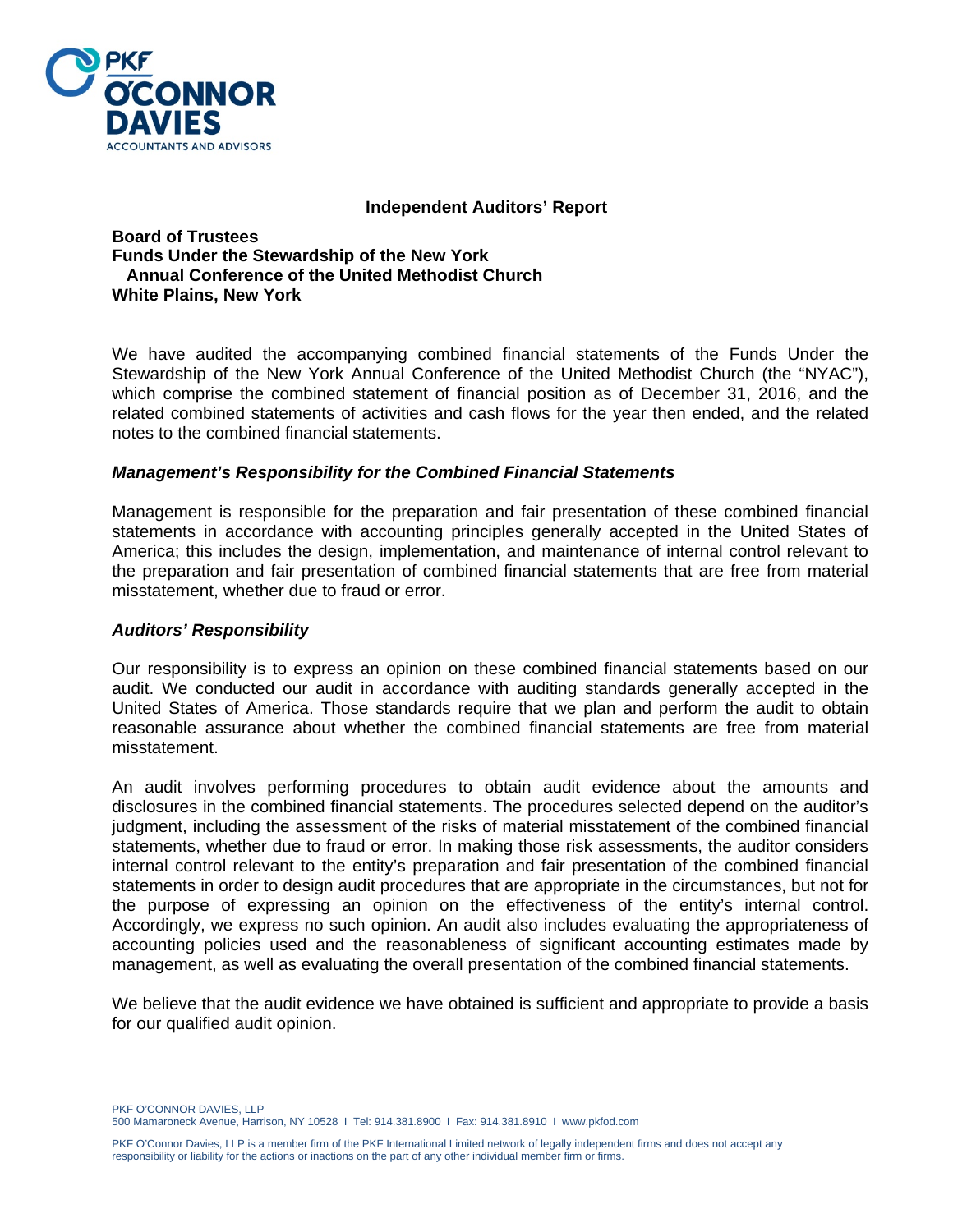Page 2

# *Basis for Qualified Opinion*

As more fully described in note 3 to the combined financial statements, the NYAC has not recorded the funded status of its postretirement benefit plan in the combined financial statements, which in our opinion, should be recognized to conform with accounting principles generally accepted in the United States of America. If the funded status of the postretirement benefit plan was accounted for properly, liabilities would be increased by \$2,891,122 and net assets would be decreased by the same amount as of December 31, 2016. The effect on the combined statements of activities and cash flows has not been determined.

# *Qualified Opinion*

In our opinion, except for the effects of not recording the related asset and accumulated postretirement benefit obligation in the combined financial statements at the fair market value and present value of the anticipated actuarial cost of the health benefits for retirees and related benefit expense as discussed in the Basis for Qualified Opinion paragraph, the combined financial statements referred to in the first paragraph present fairly, in all material respects, the combined financial position of the New York Annual Conference as of December 31, 2016, and the results of its operations and its cash flows for the year then ended in accordance with accounting principles generally accepted in the United States of America.

# *Report on Summarized Comparative Information*

We have previously audited the NYAC's December 31, 2015 combined financial statements, and for the reason discussed in the basis for qualified opinion on the 2016 financial statements we also expressed a qualified audit opinion on those 2015 audited combined financial statements in our report dated June 23, 2016. In our opinion, the summarized comparative information presented herein as of and for the year ended December 31, 2015 is consistent, in all material respects, with the audited combined financial statements from which it has been derived.

#### *Report on Supplemental Information*

Our audit was conducted for the purpose of forming an opinion on the combined financial statements as a whole. The supplemental information on pages 19 through 21 is presented for purposes of additional analysis and is not a required part of the combined financial statements. Such information is the responsibility of management and was derived from and relates directly to the underlying accounting and other records used to prepare the combined financial statements. The information has been subjected to the auditing procedures applied in the audit of the combined financial statements and certain additional procedures, including comparing and reconciling such information directly to the underlying accounting and other records used to prepare the combined financial statements or to the combined financial statements themselves, and other additional procedures in accordance with auditing standards generally accepted in the United States of America. In our opinion, except for the effects of the matter described in their Basis for Qualified Opinion, the information is fairly stated in all material respects in relation to the combined financial statements as a whole.

PKF O'Connor Davies, LLP

Harrison, New York July 17, 2017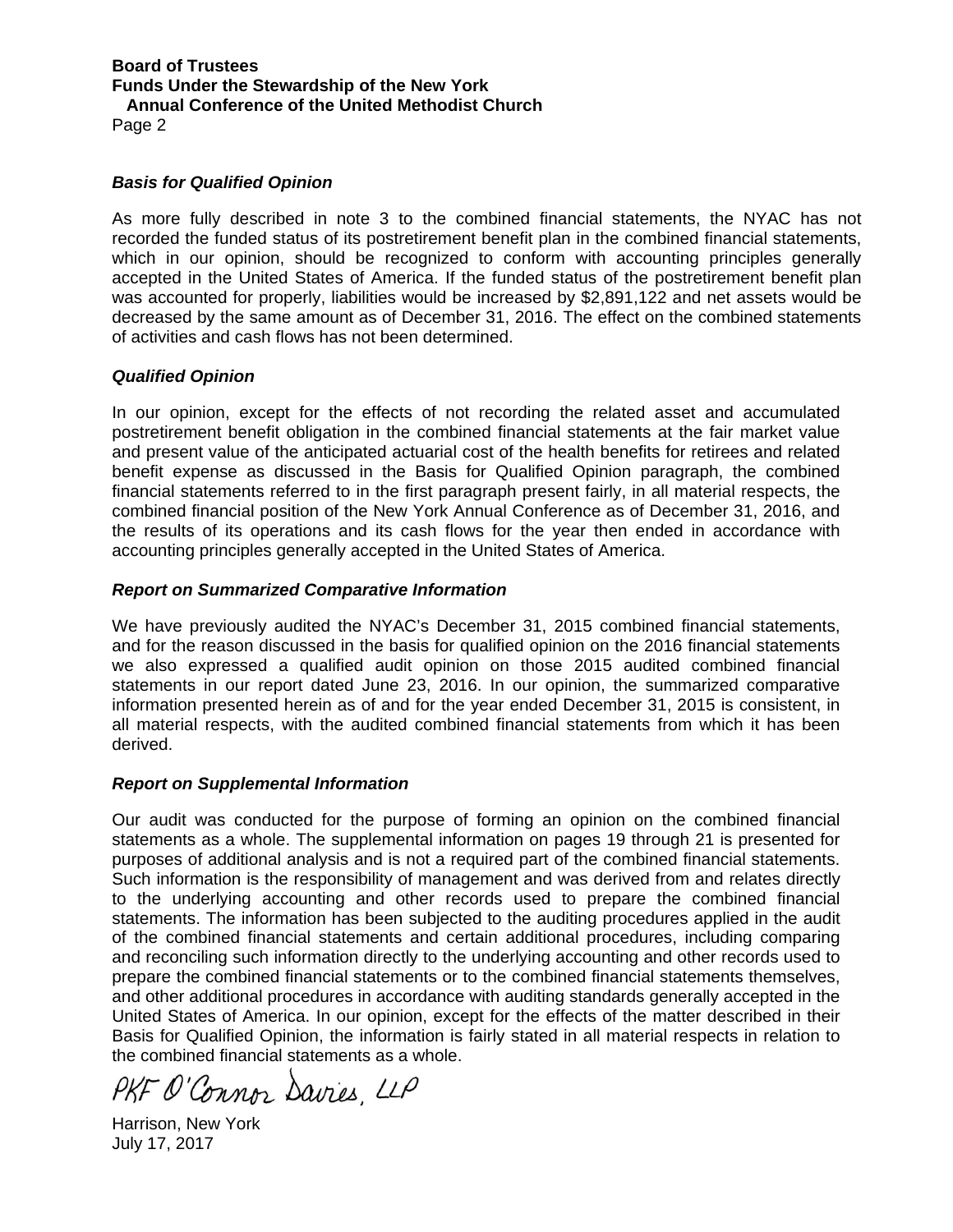# Combined Statement of Financial Position December 31, 2016 (with comparative amounts at December 31, 2015)

|                                                        | 2016            | 2015             |
|--------------------------------------------------------|-----------------|------------------|
| <b>ASSETS</b>                                          |                 |                  |
| Cash and cash equivalents                              | \$<br>3,565,744 | \$<br>3,068,509  |
| Investments                                            | 14,272,795      | 16,694,022       |
| Church apportionments receivable                       | 190,178         | 104,928          |
| Accounts receivable, net                               | 520,249         | 288,146          |
| Parish development loans receivable, net               | 1,537,430       | 1,254,305        |
| Prepaid expenses and other assets                      | 524,226         | 641,527          |
| Custodial funds held                                   | 4,094           | 32,240           |
| Property and equipment, net                            | 9,887,438       | 6,094,863        |
|                                                        | \$30,502,154    | 28,178,540<br>\$ |
| <b>LIABILITIES AND NET ASSETS</b>                      |                 |                  |
| Liabilities                                            |                 |                  |
| Church apportionments designated for future periods    | \$<br>57,513    | \$<br>42,845     |
| Accounts payable and accrued expenses                  | 1,456,340       | 1,421,477        |
| Capital lease obligations                              | 27,304          | 37,762           |
| Deferred revenue                                       | 27,913          | 39,373           |
| Loan payable - Conference Board of Pensions and Health |                 |                  |
| <b>Benefits</b>                                        | 329,917         | 339,917          |
| Loan payable - United Methodist Development Fund       | 328,962         | 397,932          |
| Loan payable - U.S. Small Business Administration      | 678,139         | 691,858          |
| <b>Custodial funds held</b>                            | 4,094           | 32,240           |
| <b>Total Liabilities</b>                               | 2,910,182       | 3,003,404        |
| <b>Net Assets</b>                                      |                 |                  |
| Unrestricted                                           | 18,230,954      | 15,960,184       |
| Temporarily restricted                                 | 8,625,319       | 8,479,253        |
| Permanently restricted                                 | 735,699         | 735,699          |
| <b>Total Net Assets</b>                                | 27,591,972      | 25,175,136       |
|                                                        | \$30,502,154    | \$28,178,540     |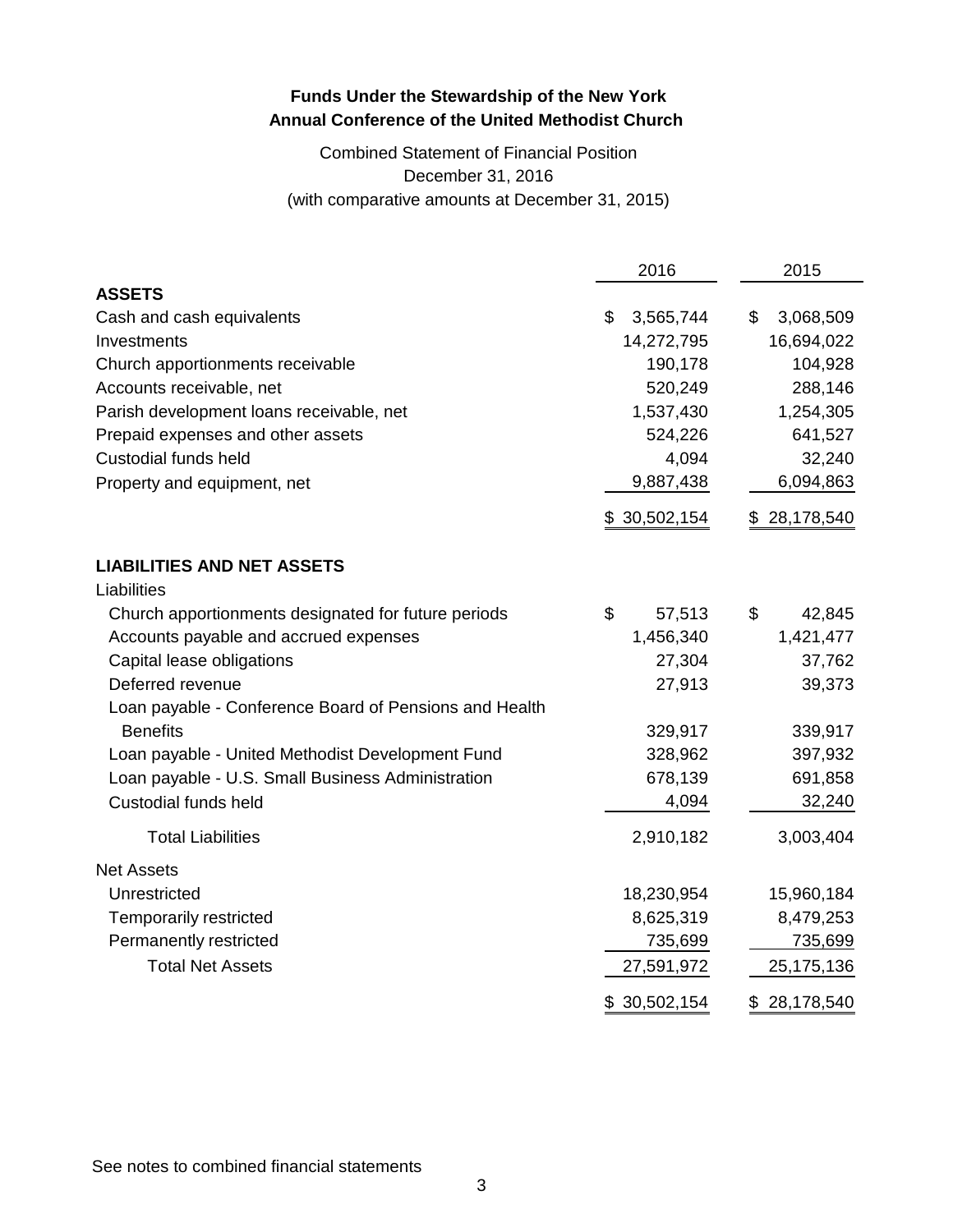#### Combined Statement of Activities Year Ended December 31, 2016 (with summarized totals for the year ended December 31, 2015)

|                                       | Unrestricted    | Temporarily<br>Restricted | Permanently<br>Restricted | 2016<br>Total   | 2015<br>Total  |
|---------------------------------------|-----------------|---------------------------|---------------------------|-----------------|----------------|
| <b>SUPPORT AND REVENUE</b>            |                 |                           |                           |                 |                |
| Church apportionments                 | 2,310,788<br>\$ | 5,013,639<br>S            | \$                        | 7,324,427<br>\$ | 7,303,984<br>S |
| Designated benevolences               |                 | 1,516,970                 |                           | 1,516,970       | 2,261,312      |
| Fees and reimbursements               | 290,328         |                           |                           | 290,328         | 317,290        |
| Grants and contributions              | 770,613         | 13,024                    |                           | 783,637         | 355,883        |
| Retreat                               | 1,521,355       |                           |                           | 1,521,355       | 1,387,424      |
| Store sales                           | 3,804           |                           |                           | 3,804           |                |
| Investment return (loss)              | 1,104,966       | 70,202                    |                           | 1,175,168       | (477, 772)     |
| Interest                              | 312,288         |                           |                           | 312,288         | 64,389         |
| Other                                 | 381             |                           |                           | 381             | 960            |
| Gain on sale of properties            | 998,770         |                           |                           | 998,770         | 372,885        |
| Net assets released from restrictions | 6,467,769       | (6, 467, 769)             |                           |                 |                |
| <b>Total Support and Revenue</b>      | 13,781,062      | 146,066                   |                           | 13,927,128      | 11,586,355     |
| <b>EXPENSES</b>                       |                 |                           |                           |                 |                |
| Program                               | 6,538,976       |                           |                           | 6,538,976       | 7,699,803      |
| Campsite                              |                 |                           |                           |                 |                |
| Quinipet                              | 1,631,888       |                           |                           | 1,631,888       | 1,633,449      |
| Epworth                               |                 |                           |                           |                 | 114            |
| Kingswood                             | 81,101          |                           |                           | 81,101          | 67,659         |
| Capital campaign                      | 2,570           |                           |                           | 2,570           | 17,905         |
| Management and general                | 3,255,757       |                           |                           | 3,255,757       | 3,041,660      |
| <b>Total Expenses</b>                 | 11,510,292      |                           |                           | 11,510,292      | 12,460,590     |
| Change in Net Assets                  | 2,270,770       | 146,066                   |                           | 2,416,836       | (874, 235)     |
| <b>NET ASSETS</b>                     |                 |                           |                           |                 |                |
| Beginning of year                     | 15,960,184      | 8,479,253                 | 735,699                   | 25,175,136      | 26,049,371     |
| End of year                           | \$18,230,954    | 8,625,319<br>\$           | \$<br>735,699             | \$27,591,972    | \$25,175,136   |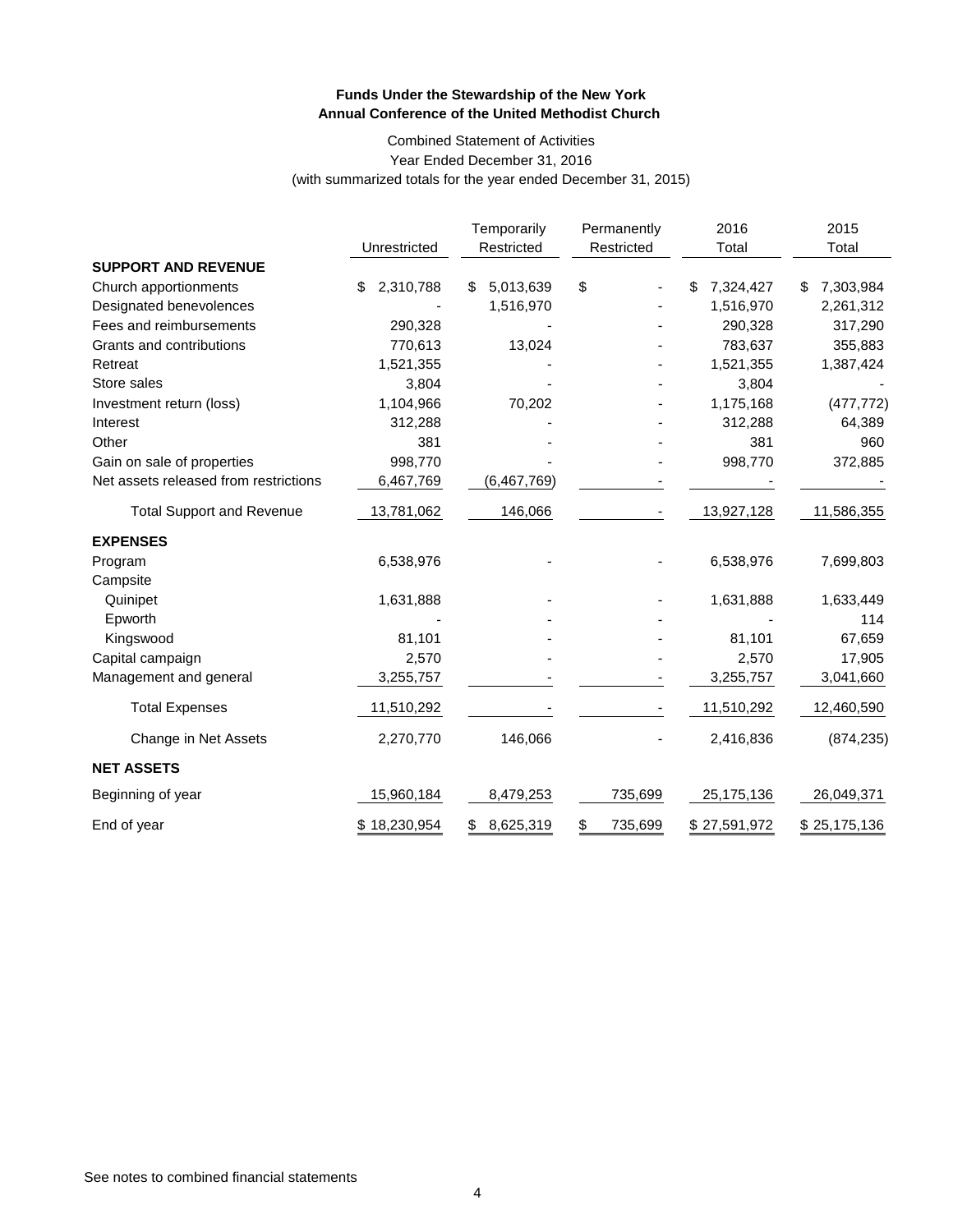Combined Statement of Cash Flows

Year Ended December 31, 2016

(with comparative amounts for the year ended December 31, 2015)

|                                                          | 2016            | 2015             |
|----------------------------------------------------------|-----------------|------------------|
| <b>CASH FLOWS FROM OPERATING ACTIVITIES</b>              |                 |                  |
| Change in net assets                                     | 2,416,836<br>S  | \$<br>(874, 235) |
| Adjustment to reconcile change in net assets to net cash |                 |                  |
| from operating activities                                |                 |                  |
| Realized and unrealized (gains) losses on investments    | (1, 190, 528)   | 534,175          |
| Gain on sale of properties                               | (998, 770)      | (372, 885)       |
| Depreciation                                             | 429,046         | 372,551          |
| Provision for bad debts                                  | 10,639          | 491,894          |
| Net change in operating assets and liabilities           |                 |                  |
| Church apportionments receivable                         | (85, 250)       | 53,522           |
| Accounts receivable                                      | (242, 742)      | (539, 195)       |
| Parish development loans receivable                      | (283, 125)      | 564,732          |
| Prepaid expenses and other assets                        | 117,301         | (123, 970)       |
| Church apportionments designated for future periods      | 14,668          | 8,986            |
| Accounts payable and accrued expenses                    | 34,863          | (163, 201)       |
| Deferred revenue                                         | (11, 460)       | 39,373           |
| Net Cash from Operating Activities                       | 211,478         | (8, 253)         |
| <b>CASH FLOWS FROM INVESTING ACTIVITIES</b>              |                 |                  |
| Proceeds from sale of investments                        | 4,219,035       | 761,212          |
| Purchase of investments                                  | (607, 280)      | (1,620,495)      |
| Proceeds from sale of property                           | 998,770         | 372,885          |
| Property and equipment acquisitions                      | (4,221,621)     | (610, 687)       |
| Net Cash from Investing Activities                       | 388,904         | (1,097,085)      |
| <b>CASH FLOWS FROM FINANCING ACTIVITIES</b>              |                 |                  |
| Repayment of capital lease obligations                   | (10, 458)       | (28, 232)        |
| Repayment of loans payable                               | (92, 689)       | (87, 127)        |
| Net Cash from Financing Activities                       | (103, 147)      | (115, 359)       |
| Net Change in Cash and Cash Equivalents                  | 497,235         | (1,220,697)      |
| <b>CASH AND CASH EQUIVALENTS</b>                         |                 |                  |
| Beginning of year                                        | 3,068,509       | 4,289,206        |
| End of year                                              | 3,565,744<br>\$ | 3,068,509<br>\$  |
| SUPPLEMENTAL CASH FLOW INFORMATION                       |                 |                  |
| Interest paid                                            | \$<br>42.126    | \$<br>48,703     |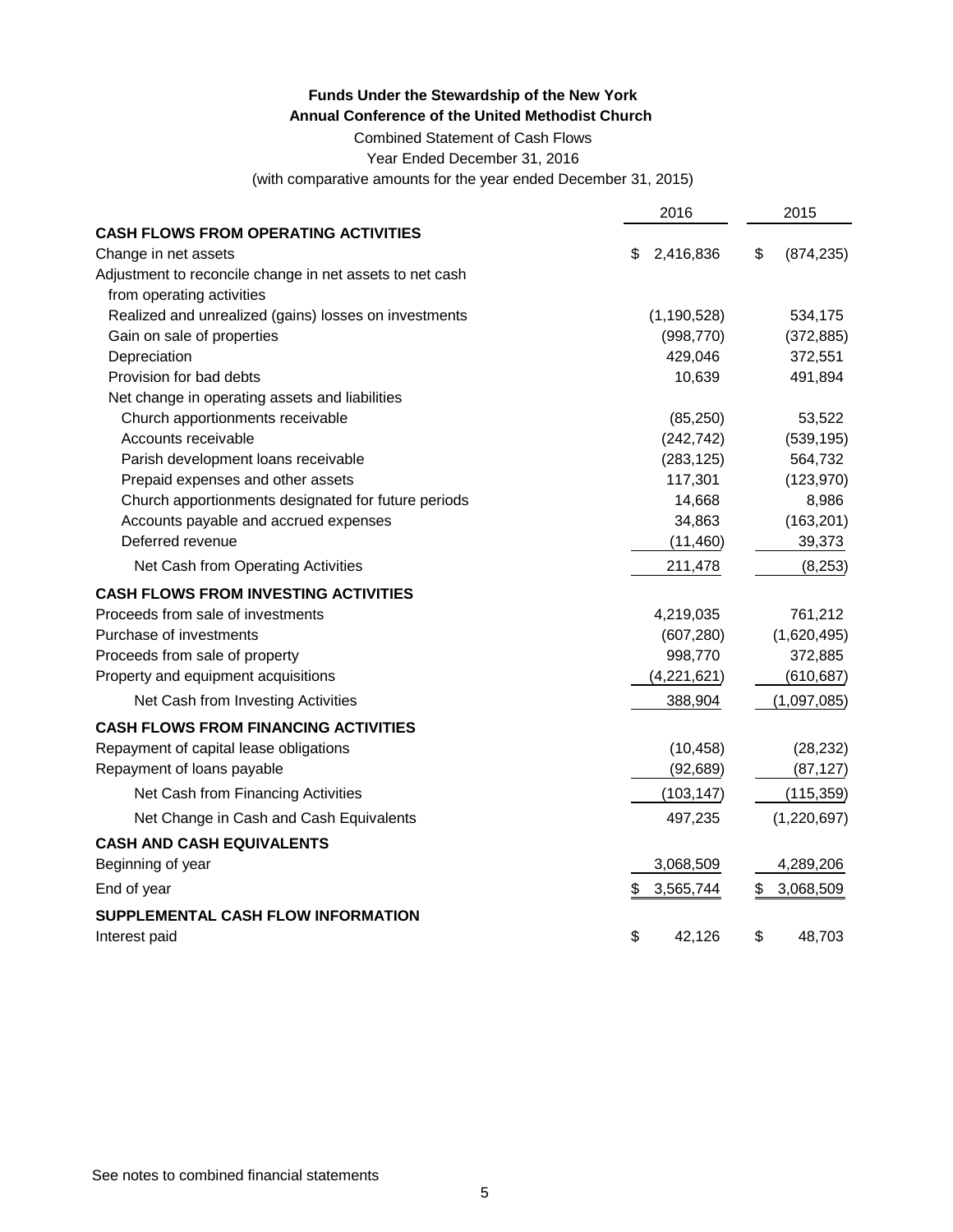# Notes to Combined Financial Statements December 31, 2016

# **1. Organization**

The New York Annual Conference of the United Methodist Church ("NYAC") is one of fiftynine annual conferences of the United Methodist Church ("UMC") in the United States of America. Annual conferences provide regional administrative governance of and support for individual United Methodist churches that are members of the conference.

The NYAC includes all churches in the Metropolitan New York area, Long Island, the Hudson Valley, the lower Catskill Mountains and the western half of the State of Connecticut. The NYAC's Council on Finance and Administration ("CCFA") consists of representative clergy and lay staffs that are responsible for administering the financial affairs of the NYAC and includes only those funds under the stewardship of that body.

The CCFA derives substantially all of its support and revenue from the NYAC's local churches. Expenses consist primarily of clergy support, the NYAC apportionments to the General Council on Finance and Administration of the UMC ("GCFA") located in Nashville, Tennessee, support for religious and charitable programs, support for missions and church ministries, and management and financial administration of the NYAC.

CCFA administers the apportionment (revenue sharing) function among the local churches. CCFA also supports local churches by the collection and timely remittance of amounts invoiced for pension and health benefits. CCFA administers workers compensation insurance and provides services for other NYAC and UMC entities.

The Camping and Retreat Ministry of the NYAC is a program of the UMC established for the purpose of providing experiences which shape and expand the Christian commitment of persons of all ages, empowering them to live the truth of the Gospel in their daily lives. The Camping and Retreat Ministry operated two camps in New York State known as Quinipet and Kingswood.

The Episcopal Office of the NYAC provides support to the resident Bishop. The Episcopal Office receives, prioritizes and prepares communications for the Bishop's attention and response, and maintains pastoral records used for assignment of clergy. Additionally, the Episcopal Office arranges and prepares for meetings and other gatherings that the Bishop leads or attends.

The Board of Trustees of the NYAC (the "Board of Trustees") receives, collects and holds in trust, for the benefit of the NYAC and its agencies, donations, bequests and devises of any kind or character, real or personal, that may be given, devised, bequeathed, or conveyed to the Board of Trustees or to the NYAC and its agencies for any benevolent, charitable, or religious purpose. The Board of Trustees administers the income therefrom, in accordance with the directions of the donor, trustor, or testator, and in the interest of the UMC, society, institution, or agency contemplated by such donor, trustor, or testator, under the direction of NYAC. In addition, the Board of Trustees is responsible for administering the legal, insurance and property matters of the NYAC.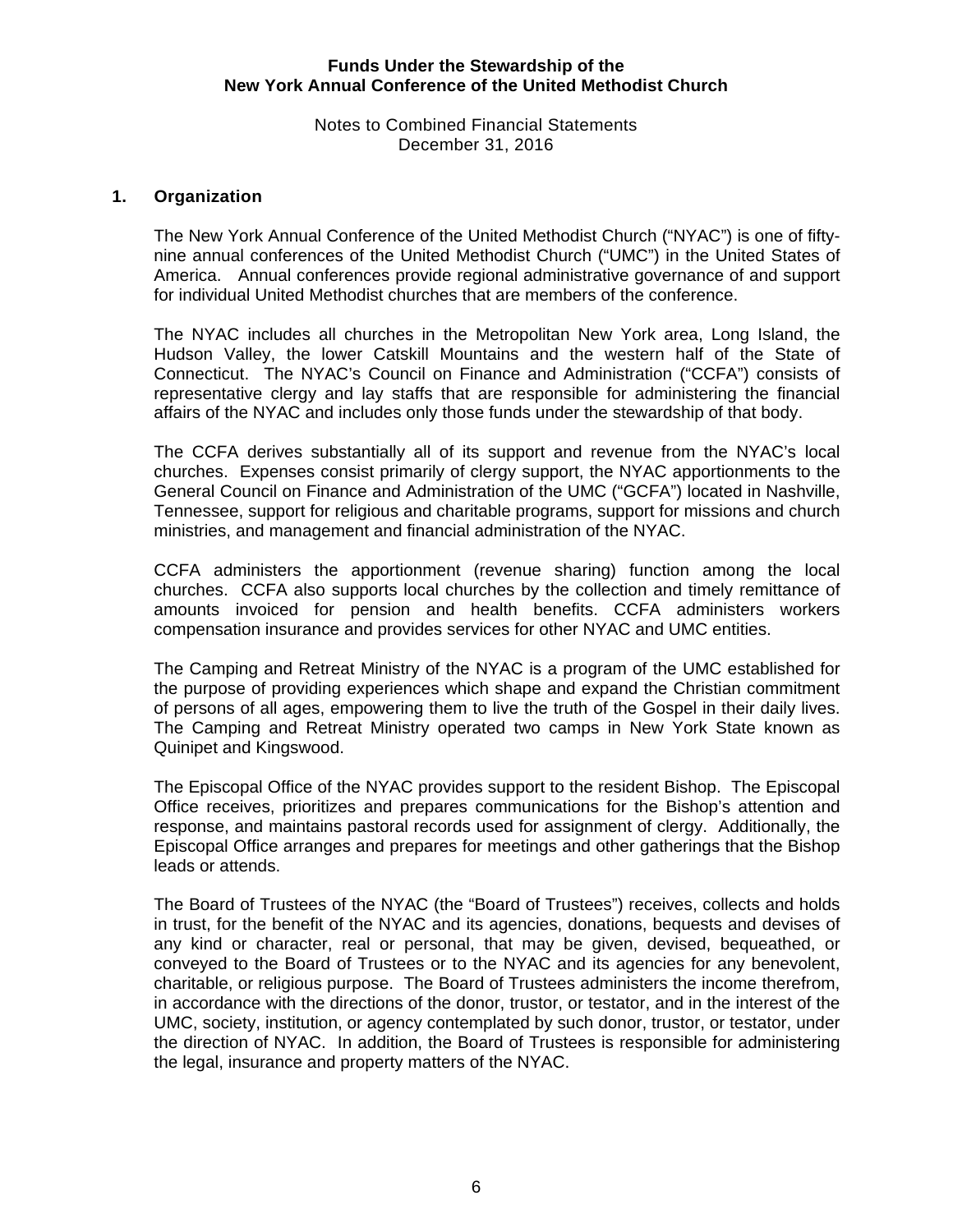Notes to Combined Financial Statements December 31, 2016

# **2. Summary of Significant Accounting Policies**

# *Principles of Combination*

The combined financial statements of the Funds Under the Stewardship of the NYAC of the UMC includes the accounts of CCFA, the Board of Trustees, the Camping and Retreat Ministry and the Episcopal Office all of which are under common management. Intercompany transactions including administrative services such as finance, human resources and payroll and related receivables and payables have been eliminated.

# *Use of Estimates*

The accompanying combined financial statements have been prepared in accordance with accounting principles generally accepted in the United States of America ("U.S. GAAP"), which requires management to make estimates and assumptions that affect the reported amounts of assets and liabilities, the disclosure of contingent assets and liabilities at the date of the combined financial statements and the reported amounts of revenue and expenses during the combined reporting period. Actual results could differ from those estimates.

### *Financial Statement Presentation*

Net assets are classified based on the existence or absence of donor-imposed restrictions. Accordingly, net assets of the NYAC are reported as unrestricted, temporarily restricted and permanently restricted.

# *Cash and Cash Equivalents*

For purposes of the combined statements of financial position and cash flows, the NYAC considers all highly liquid debt instruments with a maturity at time of purchase, of three months or less, to be cash equivalents.

#### *Allowance for Doubtful Accounts Receivable and Apportionments Receivable*

An allowance for doubtful accounts receivable is estimated based on a combination of writeoff history, aging analysis and any specific known troubled accounts. The allowance for doubtful accounts receivable approximated \$205,683 at December 31, 2016.

#### *Fair Value of Financial Instruments*

 The NYAC follows U.S. GAAP guidance on *Fair Value Measurements* which defines fair value and establishes a fair value hierarchy organized into three levels based upon the input assumptions used in pricing assets. Level 1 inputs have the highest reliability and are related to assets with unadjusted quoted prices in active markets. Level 2 inputs relate to assets with other than quoted prices in active markets which may include quoted prices for similar assets or liabilities or other inputs which can be corroborated by observable market data. Level 3 inputs are unobservable inputs and are used to the extent that observable inputs do not exist.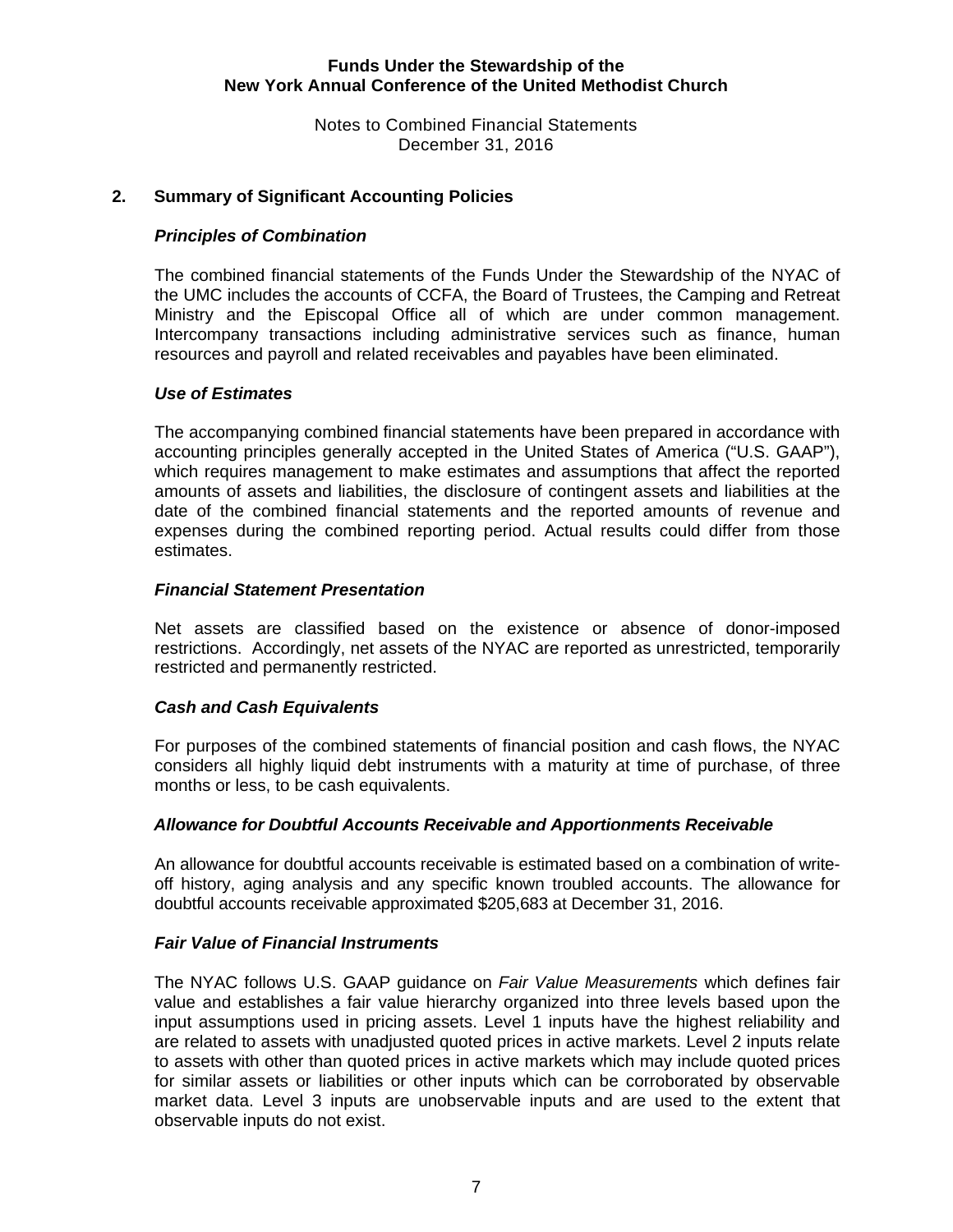Notes to Combined Financial Statements December 31, 2016

# **2. Summary of Significant Accounting Policies** *(continued)*

# *Investments Valuation*

Investments are carried at fair value.

## *Investment Income Recognition*

Purchases and sales of securities are recorded on a trade-date basis. Interest income is recorded on the accrual basis. Realized and unrealized gains and losses are included in the determination of change in net assets.

# *Property and Equipment*

Property and equipment is stated at cost, less accumulated depreciation. Donated assets are capitalized at their fair value at the time of the donation. Maintenance, routine repairs and minor replacements are charged to operations as incurred, while those improvements which materially extend the lives of the assets are capitalized. Depreciation is recognized on assets or groups of like assets purchased together with a minimum value of \$2,500. Depreciation is calculated using the straight-line method with one half year being recognized in the year of purchase and in the last year. Such assets are depreciated over the estimated useful lives as follows:

| <b>Building</b>              | 50 years  |
|------------------------------|-----------|
| <b>Building improvements</b> | 15 years  |
| Furniture and equipment      | 3-7 years |
| Computer equipment           | 3 years   |

#### *Capitalized Costs*

The NYAC capitalizes certain costs incurred in connection with improvements of its conference center and camps located in New York. Upon completion of the project, these costs are reclassified as building improvements and are depreciated over their estimated useful life.

#### *Asset Retirement Obligations*

 The NYAC follows U.S. GAAP guidance on, *Accounting for Conditional Asset Retirement Obligations,* which requires recognition of a liability for legal obligations associated with the retirement of tangible long-lived assets when the timing and/or method of settlement of the obligation is conditional on a future event. This guidance requires that the fair value of a liability for a conditional asset retirement obligation be recognized in the period in which it occurred when a reasonable estimate of fair value can be made. The NYAC is not aware of the existence of any asset retirement obligations.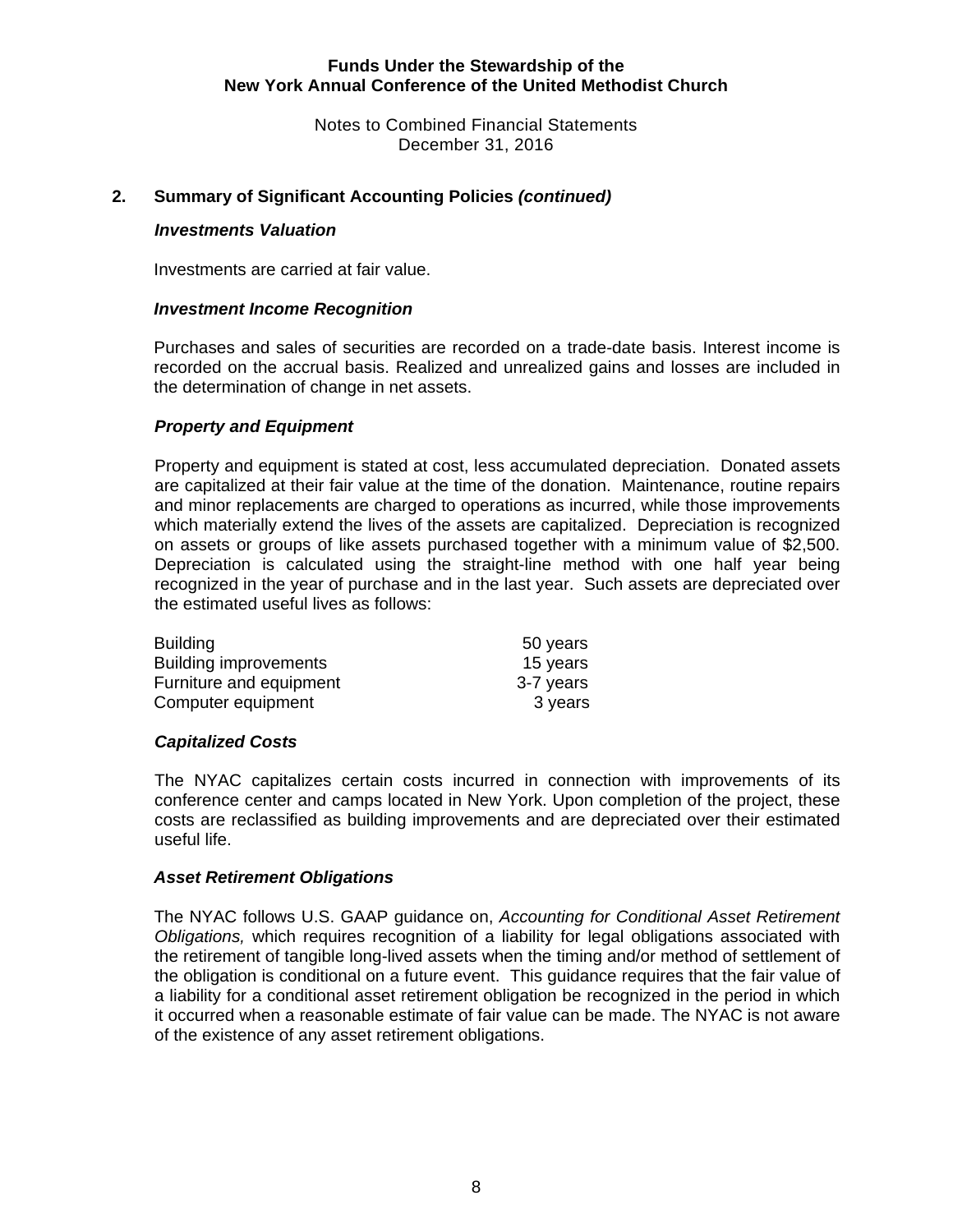Notes to Combined Financial Statements December 31, 2016

# **2. Summary of Significant Accounting Policies** *(continued)*

# *Revenue Recognition*

The NYAC recognizes as revenue, all amounts received during the year from churches under apportionment and those amounts received through an annually determined date in January of the following year which are designated by the remitting churches for the prior year's apportionment. Amounts recognized as revenue, but received after December 31, are recorded as church apportionments receivable.

# *Apportionments, Contributions and Benevolences*

Church apportionments, contributions and benevolences are recorded as temporarily restricted net assets and support and revenue if they are received with donor imposed stipulations that limit their use. Donor restrictions expire by either the passage of stipulated time or the accomplishment of the stated purpose. When a restriction expires, temporarily restricted net assets are reclassified to unrestricted net assets and reported in the combined statement of activities as net assets released from restrictions. Permanently restricted contributions are those funds whose use is limited by donor imposed restrictions that neither expire by the passage of time nor can be fulfilled or otherwise removed by actions of the NYAC.

# *In-Kind Support*

A number of clergy and laity of the NYAC have contributed significant amounts of their time to the affairs of the NYAC, however, these services have not been reflected in the combined financial statements as they do not meet the U.S. GAAP criteria for recognition.

#### *Summarized Financial Information*

The combined statements of activities include prior year summarized comparative information in total which does not include sufficient detail to constitute a presentation in conformity with U.S. GAAP. Accordingly, such information should be read in conjunction with the combined financial statements for the year ended December 31, 2015 from which the summarized information was derived.

#### *Functional Expenses*

The costs of providing the NYAC's programs and other activities have been summarized on a functional basis in the combined statement of activities. Accordingly, certain costs have been allocated among the programs and supporting services benefited.

# *Accounting for Uncertainty in Income Taxes*

The NYAC recognizes the effect of income tax positions only if those positions are more likely than not to be sustained. Management has determined that the NYAC had no uncertain tax positions that would require financial statement recognition or disclosure. The NYAC is no longer subject to examination by applicable taxing jurisdictions for periods prior to December 31, 2013.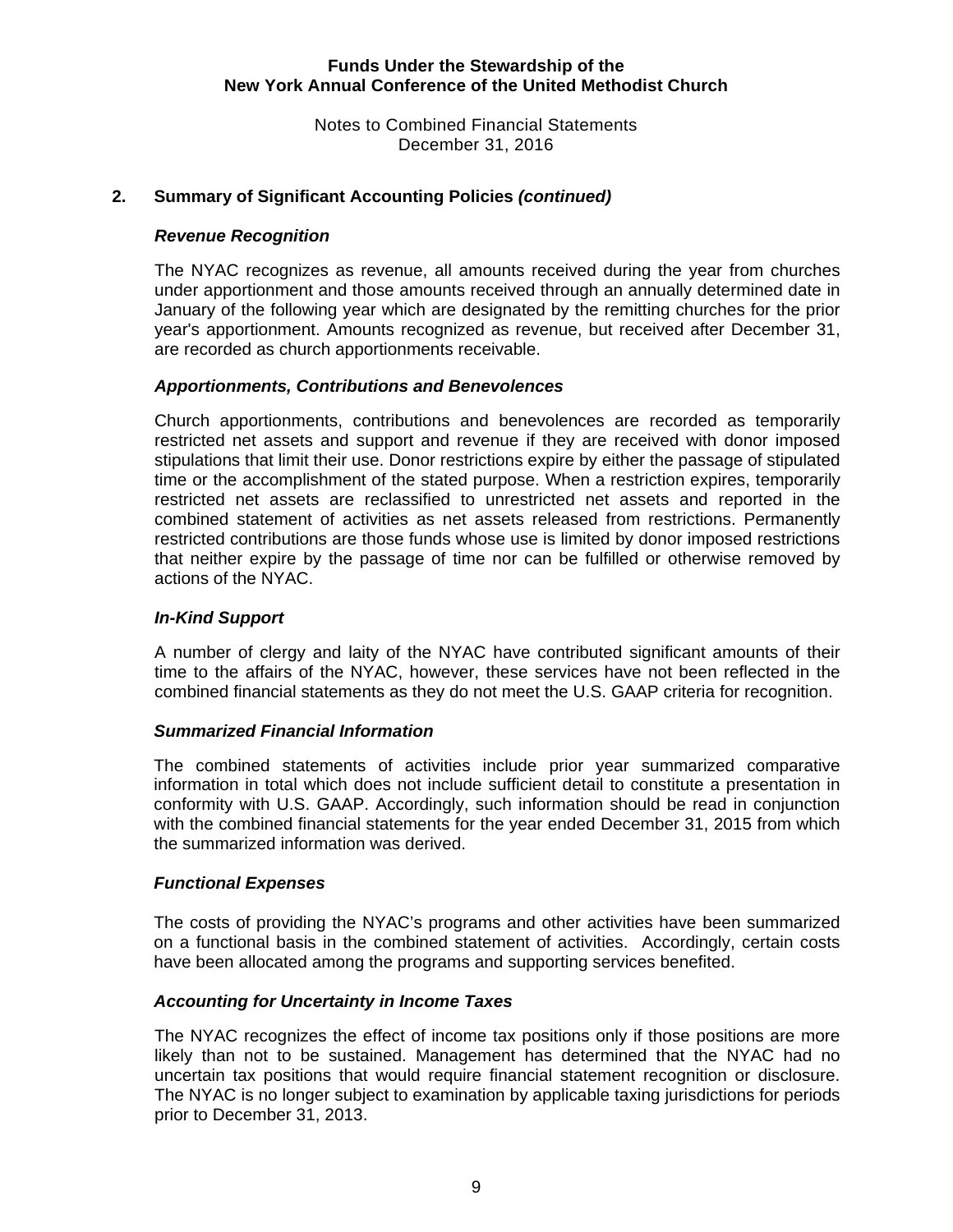Notes to Combined Financial Statements December 31, 2016

# **2. Summary of Significant Accounting Policies** *(continued)*

#### *Subsequent Events Evaluation by Management*

Management has evaluated subsequent events for disclosure and/or recognition in the combined financial statements through the date that the combined financial statements were available to be issued, which date is July 17, 2017.

#### **3. Postretirement Health Benefits Plan**

The NYAC is partnering with One Exchange to provide a choice of Medicare Supplement and Medicare Advantage health insurance plans for the NYAC's current and future eligible retirees who are already enrolled in Medicare. These plans are combined with an individual Health Reimbursement Account ("HRA") for each retiree and spouse, as applicable. NYAC will fund the HRA within the plan chosen by the retiree with a fixed amount (determined each year by the NYAC similar to the past service pension rate) with which the retiree may choose to pay healthcare premiums and other health-related expenses. The fixed amount for 2016 was \$2,700 per participant. The NYAC's expense for its retirees for 2016 was \$1,101,683.

U.S. GAAP guidance requires that the funded status of the Postretirement Health Benefits Plan (the "Plan") be recognized in the accompanying combined statement of financial position and the disclosures about NYAC's participation in the Plan be made. The General Board of Pension and Health Benefits of the UMC (the "General Board") obtained an actuarial valuation of the Plan as of December 31, 2016. The valuation of the accumulated post-retirement benefit obligation as of December 31, 2016, was \$21,881,002. This represents the portion of the expected post-retirement benefit obligation attributed to retirees past service. If the funded status of the Plan was recognized in these combined financial statements, liabilities would be increased by \$2,891,122 and net assets would be decreased by the same amount at December 31, 2016. As of December 31, 2016, the account balance for the purpose of funding the Plan's postretirement health benefits was \$18,989,880.

#### **4. Parish Development Loans Receivable**

The NYAC's Parish Development Commission provides unsecured financing to its member churches and NYAC entities for improvements and major repairs from a revolving loan fund. The loans are made at interest rates determined by the Parish Development Committee which range from 4% to 6%.

Loan principal and interest repayments are deposited back into the revolving loan fund to fund future loans and grants. The NYAC annually reviews the collectability of loans outstanding and adjusts the allowance for doubtful accounts accordingly. As of December 31, 2016, the allowance for doubtful accounts approximated \$156,021.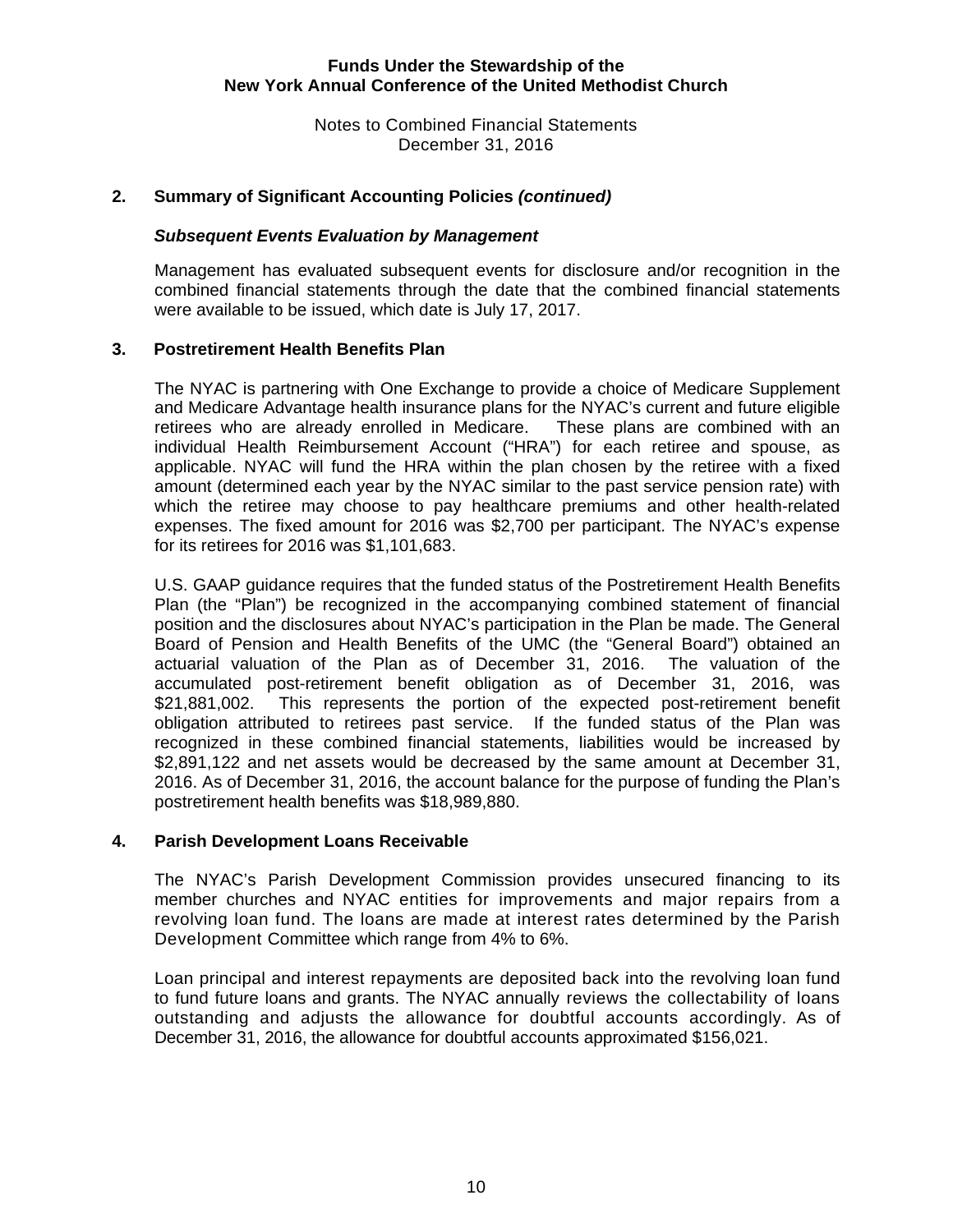Notes to Combined Financial Statements December 31, 2016

# **5. Endowment, Investments and Investment Return**

#### *Interpretation of Law*

 The NYAC follows the provisions of the New York Prudent Management of Institutional Funds Act ("NYPMIFA"). Consistent with its interpretation of NYPMIFA, the NYAC classified as permanently restricted net assets (a) the original value of gifts donated to the permanent endowment, (b) the original value of subsequent gifts to the permanent endowment, and (c) accumulations to the permanent endowment made in accordance with the direction of the applicable donor gift instrument at the time the accumulation is added to the fund. The remaining portion of the donor restricted endowment fund that is not classified in permanently restricted net assets is classified as temporarily restricted net assets until those amounts are appropriated for expenditure by the NYAC in a manner consistent with the standard of prudence prescribed by NYPMIFA.

# *Return Objectives and Risk Parameters*

The NYAC maintains various donor-restricted endowment funds and Board designated endowment funds whose purpose is to provide long term support for its programs and facilities. The NYAC has adopted investment and spending policies for endowment assets that attempt to provide a predictable stream of funding to program supported by its endowment, while attempting to maintain purchasing power of the endowment assets.

The NYAC utilizes a total return investment approach with its asset allocation diversified over multiple asset classes and sub classes. The overall investment objective of the endowment funds and Board designated endowment funds (collectively, the "Endowment") is to provide the greatest level of support for operating expenses and capital maintenance of the NYAC consistent with the preservation of purchasing power of the Endowment. To balance the current and future needs for operating and maintenance support, the NYAC seeks to maintain or enhance the real (inflation-adjusted) purchasing power of the Endowment, net of payments pursuant to the spending policy described below. This objective leads to a fixed income and equity-oriented investment strategy. The NYAC's investment performance objective is to attain, over a majority of market cycles, an annualized real total return, net of fees, of at least 5% per annum.

# *Spending Rate Methods*

The NYAC's policy is to expend amounts from the Endowment to support current operations equal to five percent of the three-year quarterly average market value of investments held. The NYAC may use Board designated endowment funds for operating purposes with the approval of its Trustees.

If permanently restricted Endowment funds have experienced losses below the permanently restricted amount of such funds due to market fluctuations, U.S. GAAP requires that such excess losses be absorbed by the unrestricted net assets of the NYAC and that future gains be allocated to unrestricted net assets until such losses have been restored. The NYAC's donor restricted Endowment funds have not experienced any losses during 2016.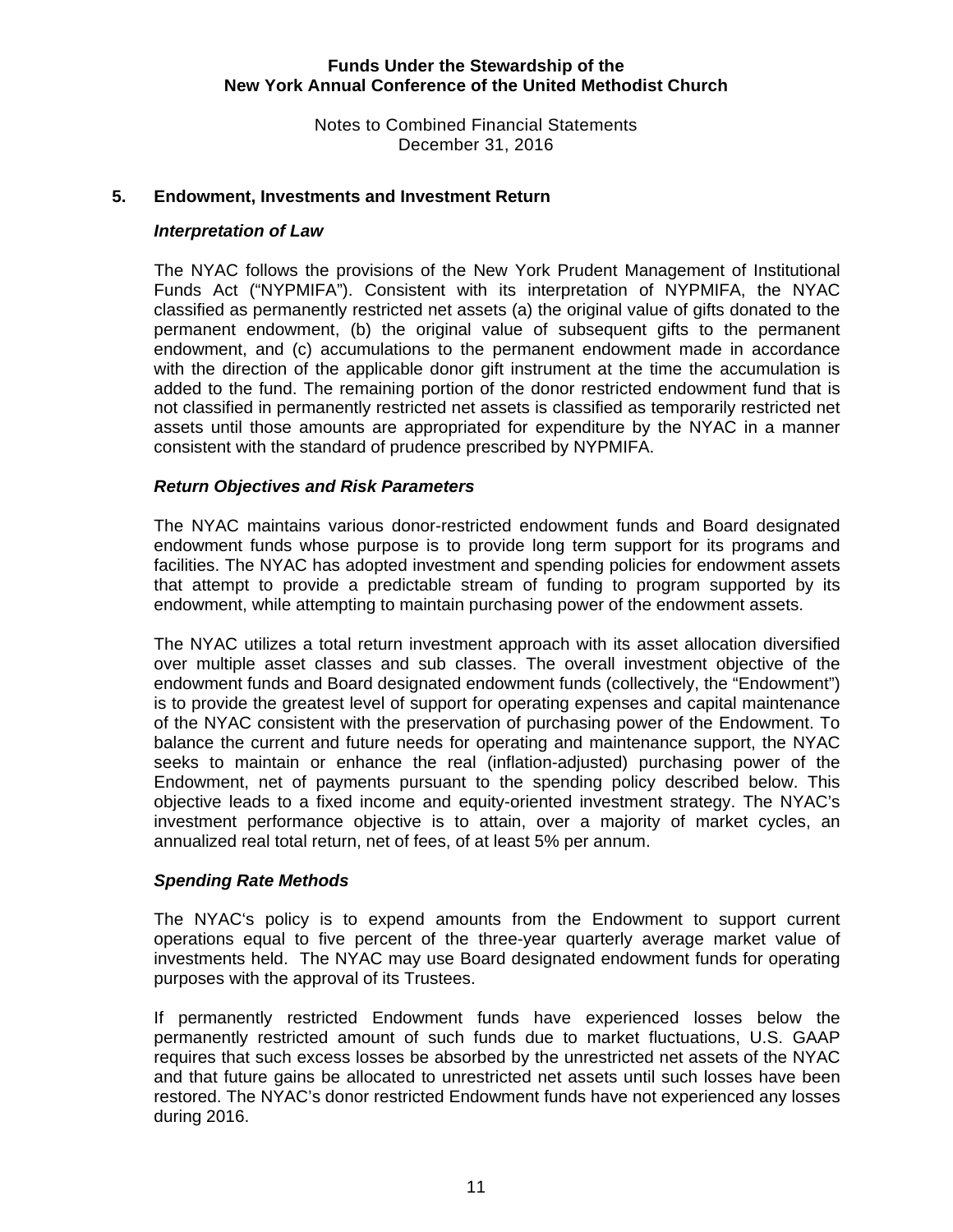Notes to Combined Financial Statements December 31, 2016

# **5. Endowment, Investments and Investment Return** *(continued)*

The following is a reconciliation of the Endowment activity in investments:

|                                                       |    | Unrestricted | Temporarily<br>Restricted | Permanently<br>Restricted | Total           |
|-------------------------------------------------------|----|--------------|---------------------------|---------------------------|-----------------|
| Balance, January 1, 2016                              | \$ | 8,898,602    | \$7,059,721               | \$<br>735,699             | \$16,694,022    |
| Contributions                                         |    | 469,979      | 118,431                   |                           | 588,410         |
| Investment income, net                                |    | (21, 440)    | 6,080                     |                           | (15,360)        |
| Capital appreciation                                  |    | 1,126,406    | 64,122                    |                           | 1,190,528       |
| Appropriations for programs                           |    | (3,575,705)  | (609, 100)                |                           | (4, 184, 805)   |
| Balance, December 31, 2016                            | S  | 6,897,842    | \$6,639,254               | \$<br>735,699             | \$14,272,795    |
| Comprised of the Following:<br>Donor restricted funds | \$ |              | \$6,639,254               | \$<br>735,699             | 7,374,953<br>\$ |
| Board designated funds                                |    | 6,897,842    |                           |                           | 6,897,842       |
|                                                       |    |              |                           |                           | \$14,272,795    |

The following are major categories of investments measured and categorized by the fair value hierarchy at fair value at December 31, 2016:

|                                   | Level 1      | Level <sub>2</sub>   | Total                |
|-----------------------------------|--------------|----------------------|----------------------|
| Money market fund                 | \$<br>86,219 | \$                   | \$<br>86,219         |
| Fixed Income fund                 |              | 939,495              | 939,495              |
| Equity fund                       |              | 226,886              | 226,886              |
| <b>Balanced fund</b><br>Bond fund | -            | 4,384,455<br>258,615 | 4,384,455<br>258,615 |
| Mixed asset fund                  |              | 8,377,125            | 8,377,125            |
| Total Investments at              |              |                      |                      |
| <b>Fair Value</b>                 | \$<br>86,219 | \$14,186,576         | \$14,272,795         |

Investment return consists of the following for the year ended December 31, 2016:

| Interest and dividends            | 18.864<br>$\mathcal{S}$ |
|-----------------------------------|-------------------------|
| Net realized and unrealized gains | 1,190,528               |
| Investment fees                   | (34, 224)               |
| <b>Total Investment Return</b>    | \$1,175,168             |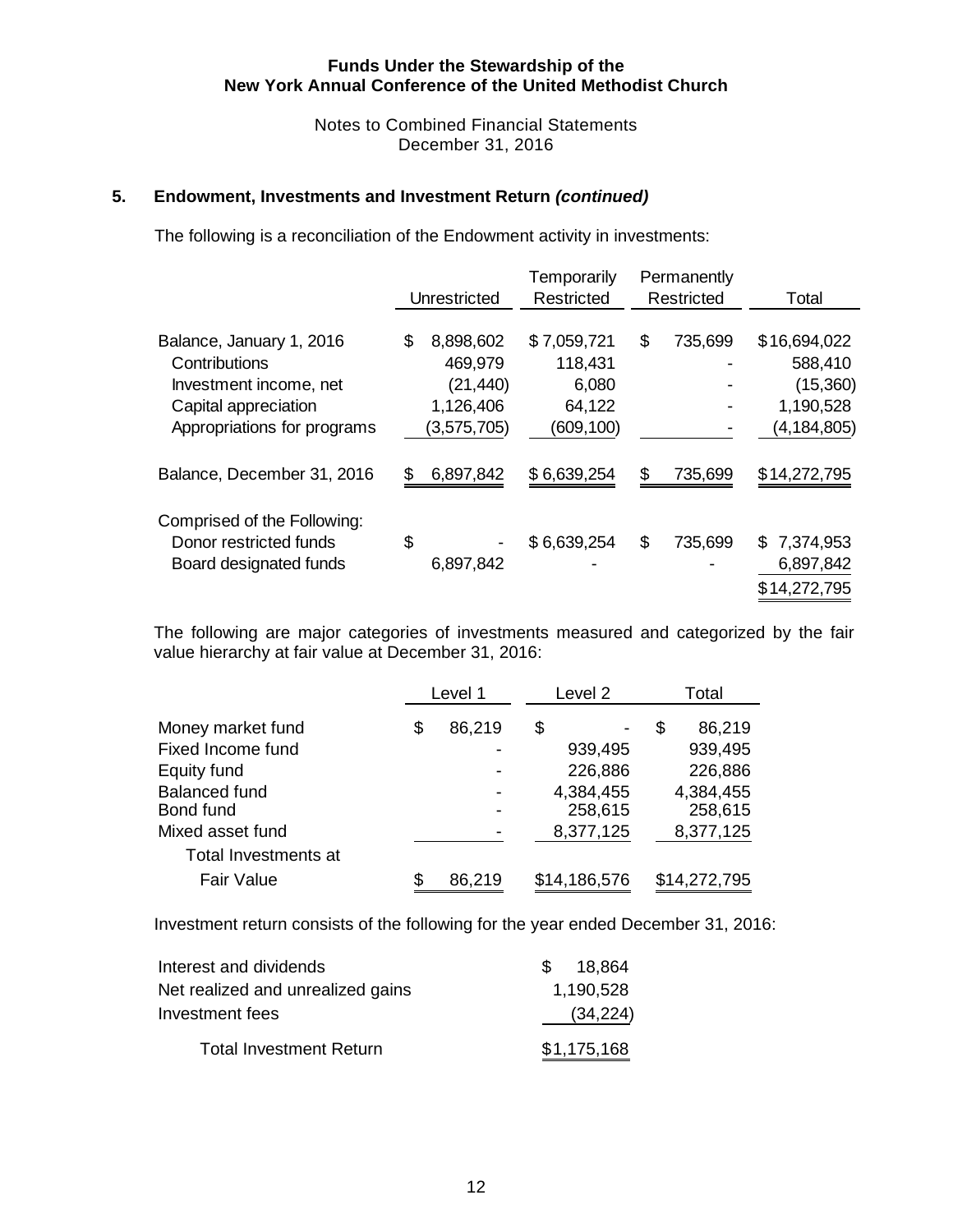Notes to Combined Financial Statements December 31, 2016

# **6. Property and Equipment**

Property and equipment consists of the following at December 31, 2016:

|                              |              | Board of        | Camping       | Episcopal  |               |
|------------------------------|--------------|-----------------|---------------|------------|---------------|
|                              | <b>CCFA</b>  | <b>Trustees</b> | Ministry      | Office     | Total         |
| <b>Buildings</b>             | \$           | \$              | 821,047<br>\$ | \$         | \$<br>821,047 |
| <b>Building improvements</b> |              |                 | 1,118,721     |            | 1,118,721     |
| District parsonages          |              | 1,379,578       |               |            | 1,379,578     |
| Episcopal residence          |              | 1,016,414       |               |            | 1,016,414     |
| Conference center            |              | 4,058,858       |               |            | 4,058,858     |
| <b>Vehicles</b>              |              |                 | 212,058       |            | 212,058       |
| Land improvements            |              |                 | 1,231,546     |            | 1,231,546     |
| Camp property                |              | 107,112         |               |            | 107,112       |
| Furniture and equipment      | 70,901       | 65,786          | 173,387       | 62,977     | 373,051       |
| Construction in progress     |              | 2,797,317       |               |            | 2,797,317     |
|                              | 70,901       | 9,425,065       | 3,556,759     | 62,977     | 13,115,702    |
| Accumulated depreciation     | (45,651)     | (2,035,718)     | (1,089,196)   | (57,699)   | (3,228,264)   |
|                              | 25,250<br>\$ | \$7,389,347     | \$2,467,563   | 5,278<br>S | \$9,887,438   |

#### **7. Capital Lease Obligations**

The Camping Ministry has entered into agreements to lease two vehicles under capital leases. Payments remaining on the capital leases are due as follows for years ending December 31:

| 2017                              | \$12,108 |
|-----------------------------------|----------|
| 2018                              | 12,108   |
| 2019                              | 4,036    |
|                                   | 28,252   |
| Less amount representing interest | (948)    |
|                                   | \$27,304 |

#### **8. Loan Payable – Conference Board of Pensions and Health Benefits**

In 2005 and 2006, the NYAC borrowed \$389,917 from the Conference Board of Pensions and Health Benefits Fund (an uncombined fund of the NYAC), to repay ministerial pension plan contributions in arrears at the time. The loan is non-interest bearing and has no specific repayment terms, and the NYAC has not adopted a plan or designated specific funds to repay the loan which remains outstanding as of December 31, 2016 in the amount of \$329,917.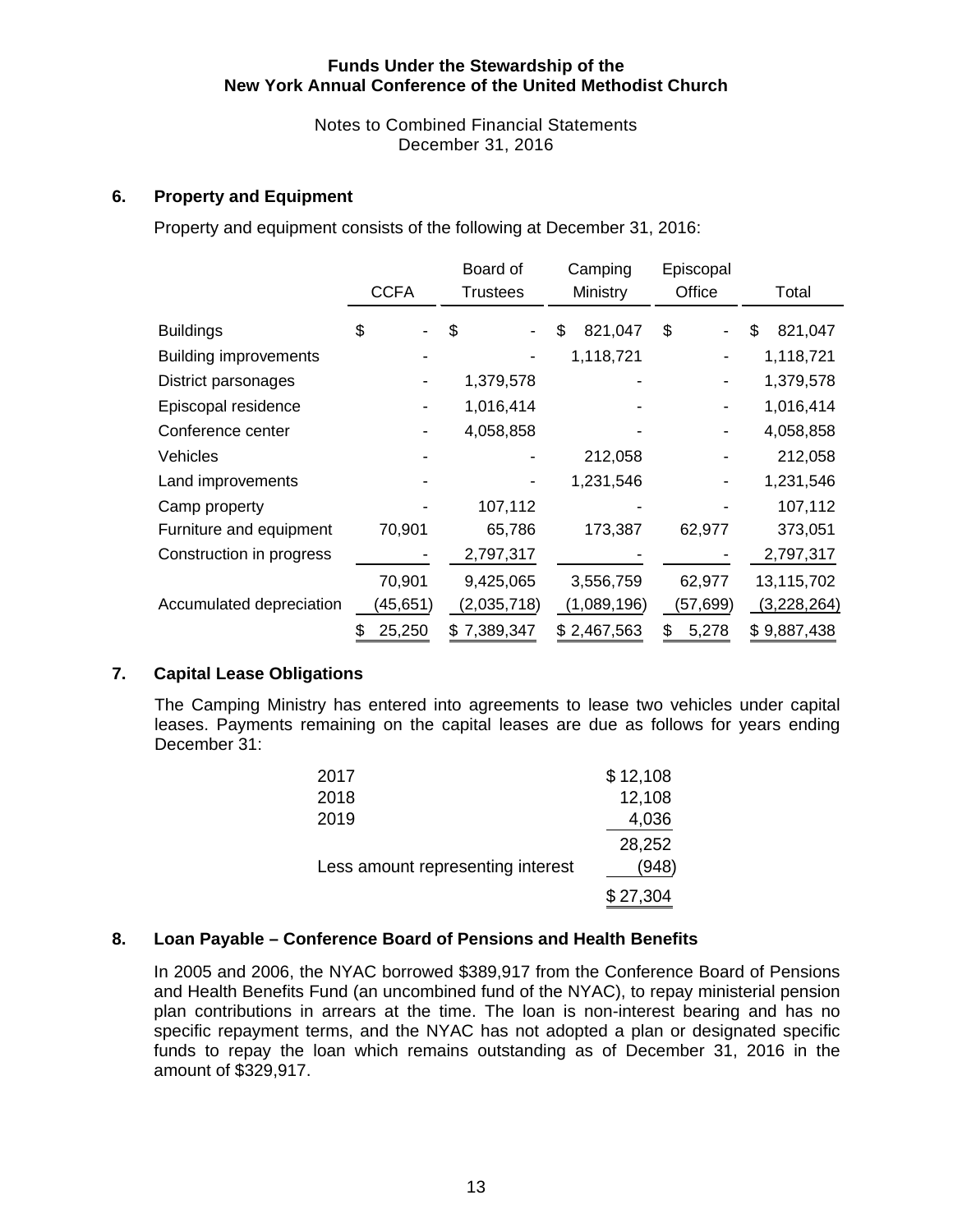Notes to Combined Financial Statements December 31, 2016

# **9. Loan Payable – United Methodist Development Fund**

In 2001, the Board of Trustees borrowed \$1,000,000 from the United Methodist Development Fund towards the purchase and renovation of the conference center located in White Plains, New York. This loan is secured by the NYAC's real property. In July 2012, the NYAC renegotiated the terms of this loan reducing the interest rate from 8% to 4.75%. The loan requires monthly payments of principal and interest of \$7,200 through the loan's maturity in January 2021. Interest expense amounted to \$17,431 for 2016. Aggregate maturities of this obligation at December 31, 2016 are due as follows:

| Year |   | Amount  |  |  |
|------|---|---------|--|--|
| 2017 | S | 72,863  |  |  |
| 2018 |   | 76,121  |  |  |
| 2019 |   | 79,817  |  |  |
| 2020 |   | 83,692  |  |  |
| 2021 |   | 16,469  |  |  |
|      |   | 328,962 |  |  |

# **10. Loan Payable – U.S. Small Business Administration**

 In December 12, 2013, the Camping Ministries obtained a loan from the U.S. Small Business Administration in the amount \$703,200 to repair/replace disaster damaged land improvements. There were no advances on this loan until 2016. The loan is secured by the Quinipet camp real property. The loan provides for principal and interest at 3% beginning in December 2014 through the loan's maturity in December 2044. Interest expense for 2016 amounted to \$23,045. Aggregate maturities of this obligation at December 31, 2016 are due as follows:

| Year       | Amount       |  |  |
|------------|--------------|--|--|
|            |              |  |  |
| 2017       | \$<br>16,823 |  |  |
| 2018       | 17,334       |  |  |
| 2019       | 17,862       |  |  |
| 2020       | 18,406       |  |  |
| 2021       | 18,966       |  |  |
| Thereafter | 588,748      |  |  |
|            | 678,139      |  |  |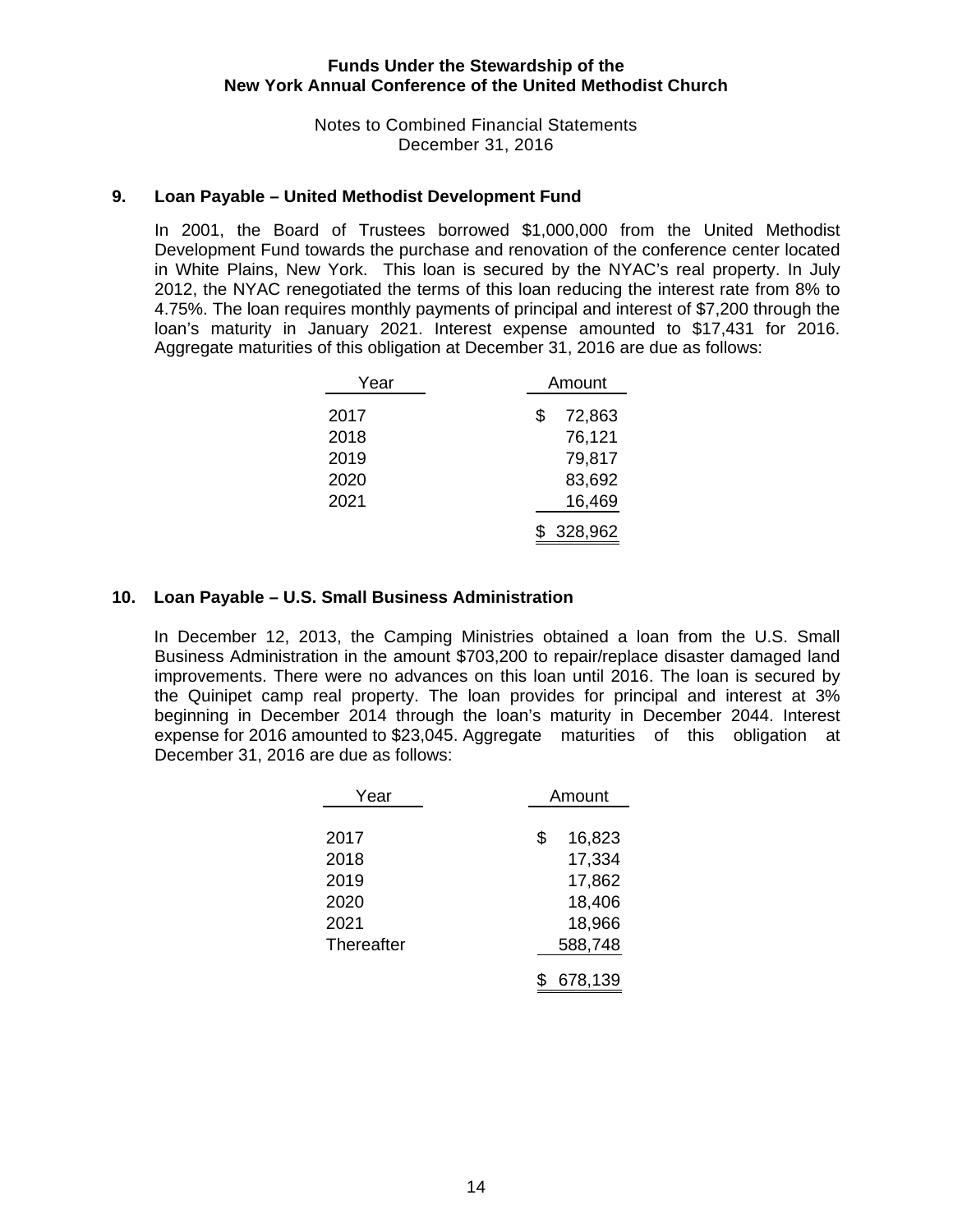Notes to Combined Financial Statements December 31, 2016

# **11. Custodial Funds**

Custodial funds of \$4,094 represent funds transferred to the NYAC from churches that have closed in order to pay for expenses and fees on their behalf subsequent to their closing. These funds are valued using Level 1 inputs for the year ended December 31, 2016.

#### **12. Retirement Plans**

The NYAC participates in a multiemployer defined benefit pension plan administered by the General Board that covers substantially all UMC clergy. There are three plans under these multiemployer plans which are 1) Clergy Retirement Security Program ("CRSP"), 2) the Ministerial Pension Plan ("MPP Annuities") and 3) the Pre-1982 Plan. This multiemployer plan is a non-electing church plan under the Internal Revenue Code Sections 414 (e) and 410 (d) and as such is exempt from the minimum funding requirements of ERISA, the Pension Protection Act of 2006, and Internal Revenue Code Sections 412 and 430 through 436. Accordingly, no funding improvement plan or zoning funding requirements apply.

# **Pre-1982 Plan**

The Pre-1982 Plan covers service prior to 1982. The Pre-1982 Plan provisions specify that the specific benefit levels of the plan are determined by participating plan sponsors at their annual meeting. The NYAC adopted the following benefit levels for 2016:

| Past service rate               | -592 |
|---------------------------------|------|
| Contingent annuitant percentage | 70%  |

As of January 1, 2016, the valuation date, the Pre-1982 Plan had a funded status of 104%. No expense was recognized in 2016, since the plan service rate was not increased.

#### **MPP Annuities**

The MPP Annuities cover service from 1982 through 2006. As of January 1, 2016, the valuation date, the MPP Annuities plan had a funded status of 105%. Expense for 2016 amounted to \$0.

#### **CRSP**

The CRSP plan covers service on or after January 1, 2007. The plan has both defined benefit and defined contribution components. As of January 1, 2016, the valuation date, the CRSP plan had a funded status of 105%. Expense for 2016 amounted to \$124,113.

#### **United Methodist Personal Investment Plan ("UMPIP")**

Lay-staff retirement benefits are covered under UMPIP, a 403(b) defined contribution plan. Participation in UMPIP requires each eligible employee to contribute 3% or more of wages to receive a 12% of salary contribution by the NYAC. Expense for 2016 amounted to \$228,387.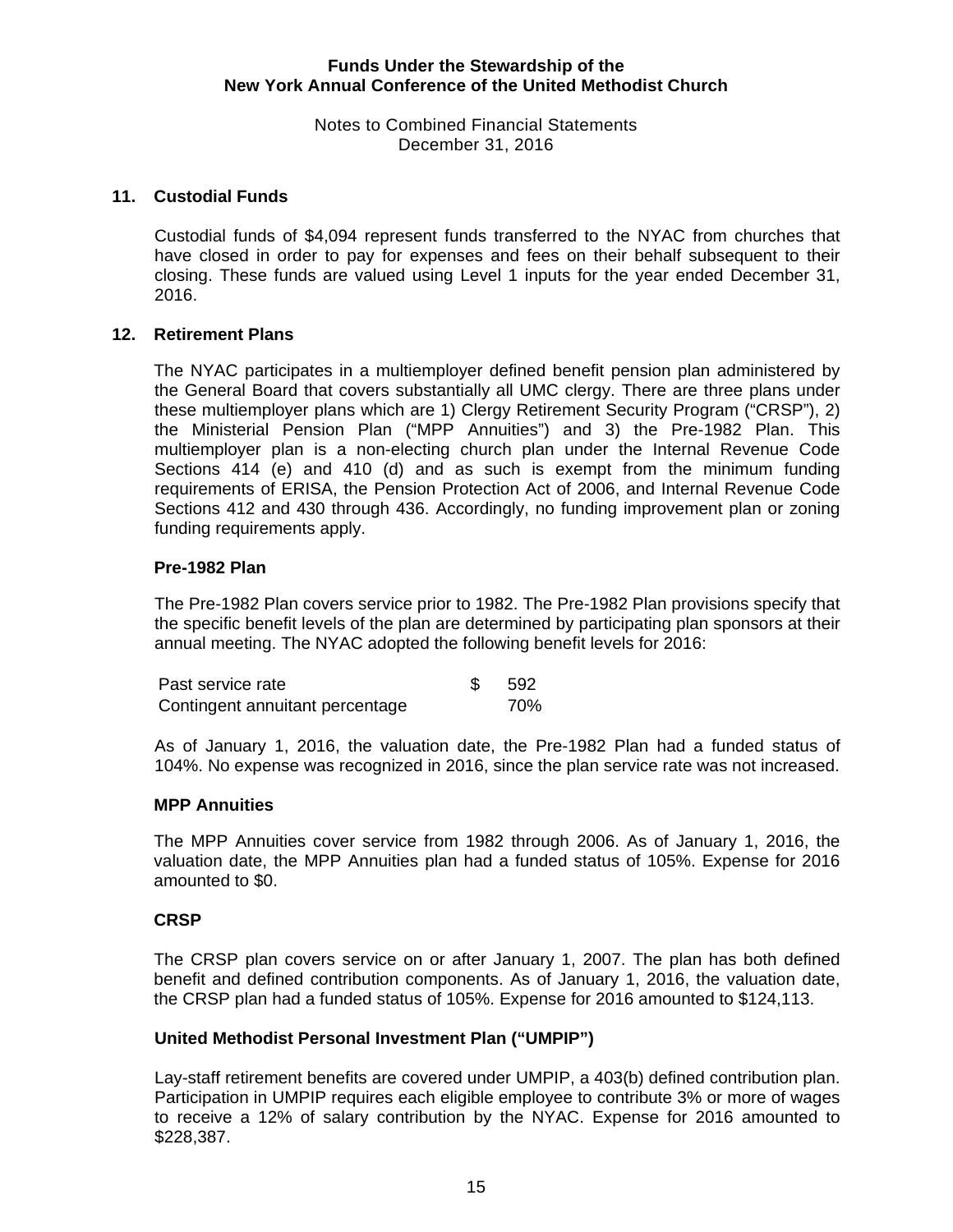Notes to Combined Financial Statements December 31, 2016

#### **13. Medical and Health Plan**

The NYAC provides health benefits under a multi-employer plan, HealthFlex, administered by the General Board. HealthFlex provides medical and health benefits for eligible clergy and eligible lay-staff employed by the NYAC.

The cost of participating in HealthFlex is based on a uniform rate determined annually by the NYAC. The NYAC's expense for its clergy and staff in HealthFlex for 2016 was \$377,645.

# **14. Support Services**

CCFA provides payroll processing and administrative services on a reimbursement basis to the Camping Ministry, the Episcopal Office, the Board of Trustees and the United Methodist Frontier Foundation (the "Frontier Foundation") (an uncombined entity). The Episcopal office books have been moved to the CCFA accounting software in 2017 and is treated as a separate fund.

# **15. Pension and Health Benefits Deposit Accounts**

In accordance with a resolution of the NYAC, the Conference Board of Pensions and Health Benefits maintains five accounts with the General Board on behalf of the NYAC for the purpose of funding NYAC's participation in the multiemployer defined benefit plans disclosed in note 12 and the multiemployer medical and health plan disclosed in note 13.

As of December 31, 2016, the account balances for the purpose of funding the multiemployer benefit plans were the Integrity in Pensions account (\$1,284,242) and the Pre-82 pension account (\$24,495,226).

As of December 31, 2016, the account balance for the purpose of funding the multiemployer medical and health plan was the Retiree HRA Funding account (\$199,202).

The Deposit account with a balance of (\$9,990) at December 31, 2016, serves as a clearing account through which Healthflex, CRSP and Death and Disability ("CPP") benefit bills are settled with the plan administrator.

The General account with a balance of (\$290,939) at December 31, 2016, is used to fund certain wellness initiatives approved by the Board of Pensions and Health Benefits and host seminars for those about to retire for NYAC's participation in the aforementioned multiemployer plans.

Pursuant to U.S. GAAP these deposit accounts are not recorded in the accounts of the NYAC due to them being part of a multiemployer plans.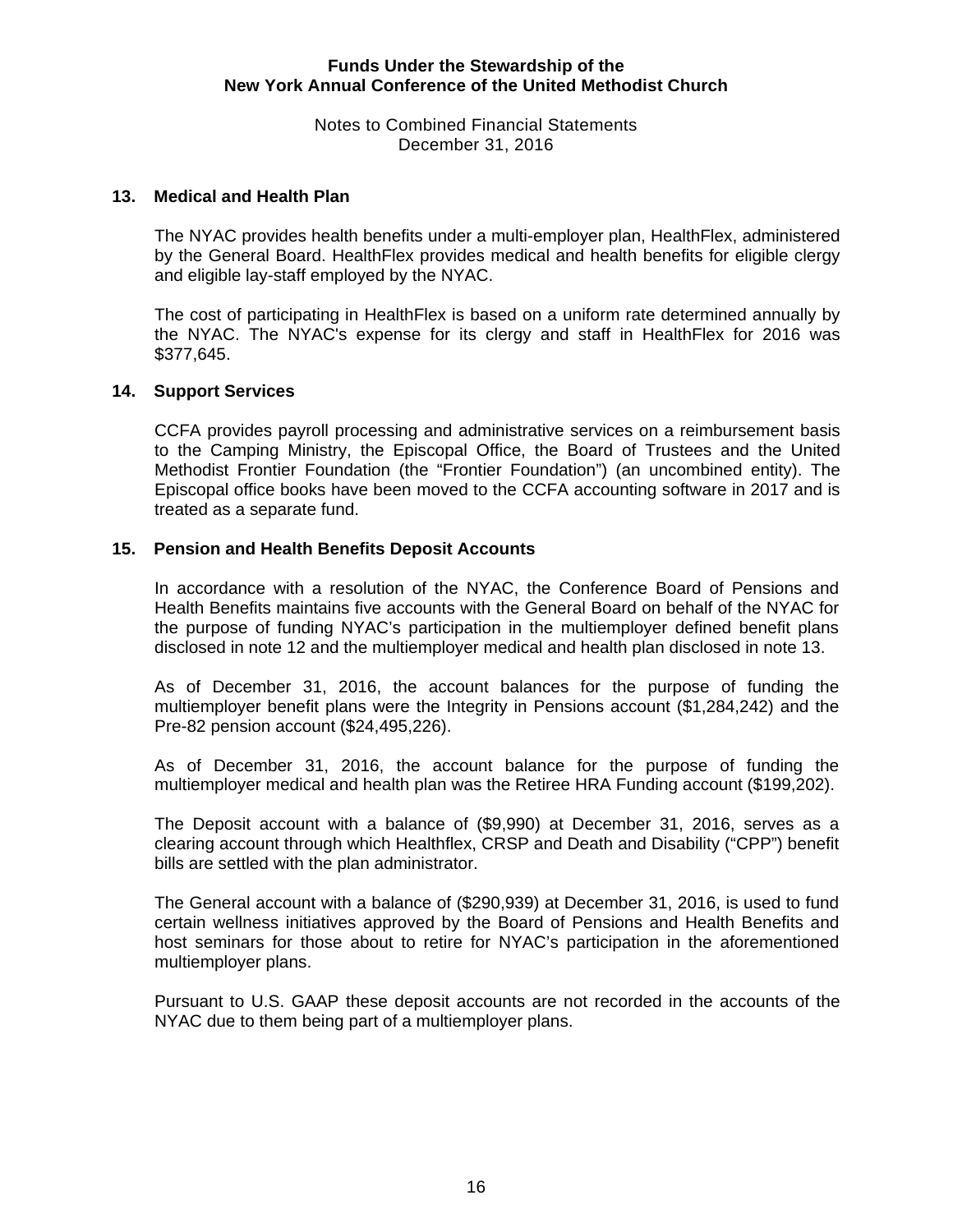Notes to Combined Financial Statements December 31, 2016

#### **16. Restrictions and Limitations on Net Assets**

Certain net assets of the NYAC are restricted based upon donor stipulations. Such restricted net assets are deemed "released from restriction" when the NYAC expends funds in accordance with the donor's stipulated purpose. Restricted funds to be held in perpetuity by donor instruction are classified as permanently restricted net assets. The table below presents the net assets released from restrictions and the components of restricted net assets at December 31, 2016:

|                                                             | <b>Net Assets</b><br><b>Released From</b><br>Restriction | Temporarily<br>Restricted<br>Net Assets at | Permanently<br>Restricted<br>Net Assets at |  |  |
|-------------------------------------------------------------|----------------------------------------------------------|--------------------------------------------|--------------------------------------------|--|--|
| <b>Fund Description</b>                                     | in 2016                                                  | December 31, 2016                          | December 31, 2016                          |  |  |
| <b>Special Funds</b>                                        |                                                          |                                            |                                            |  |  |
| Epworth - Camp Capital Fund<br>Epworth - Other Capital Fund | \$<br>94,442<br>642                                      | \$<br>482,076<br>67,996                    | \$                                         |  |  |
| <b>Groveville Cemetery Fund</b>                             |                                                          | 3,846                                      |                                            |  |  |
| South Norwalk                                               |                                                          | 1,658,731                                  |                                            |  |  |
| Young Clergy DAP Fund                                       | 12,000                                                   | 306,023                                    |                                            |  |  |
| Parish Development Loan Fund                                |                                                          | 575,857                                    |                                            |  |  |
| <b>Permanent Endownment</b>                                 |                                                          | 8,621                                      | 8,750                                      |  |  |
|                                                             | 107,084                                                  | 3,103,150                                  | 8,750                                      |  |  |
| <b>Trust Funds</b>                                          |                                                          |                                            |                                            |  |  |
| Aldersgate Church Fund                                      |                                                          | 93,130                                     | 87,673                                     |  |  |
| <b>Collard Fund</b>                                         |                                                          | 19,983                                     | 5,000                                      |  |  |
| Denver Fund                                                 |                                                          | 464,317                                    | 505,000                                    |  |  |
| Dier Trust Fund                                             |                                                          | 4,025,484                                  |                                            |  |  |
| <b>Hess Craryville</b>                                      |                                                          | 630                                        | 2,500                                      |  |  |
| <b>Hess Five Points</b>                                     |                                                          | 374                                        | 1,500                                      |  |  |
| <b>Hess Fund for National Division</b>                      |                                                          | 5,424                                      | 18,341                                     |  |  |
| Hess Fund for World Division                                |                                                          | 1,604                                      | 9,170                                      |  |  |
| <b>Hess Methodist Hospital</b>                              |                                                          | 1,715                                      | 6,000                                      |  |  |
| Jeffersonville Fund                                         |                                                          | 2,283                                      | 1,000                                      |  |  |
| Shauman Fund                                                |                                                          | 31,637                                     | 3,504                                      |  |  |
| Williams Fund                                               |                                                          | 119,133                                    | 20,000                                     |  |  |
|                                                             |                                                          | 4,765,714                                  | 659,688                                    |  |  |
| <b>General Camping Programs</b>                             | 2,294                                                    | 122,597                                    | 60,726                                     |  |  |
| Quinipet Camp Program                                       | 215                                                      | 7,921                                      | 6,535                                      |  |  |
|                                                             | 2,509                                                    | 130,518                                    | 67,261                                     |  |  |
| <b>Conference Programs</b>                                  | 6,358,176                                                | 625,937                                    |                                            |  |  |
|                                                             | 6,467,769<br>\$                                          | 8,625,319<br>\$                            | \$<br>735,699                              |  |  |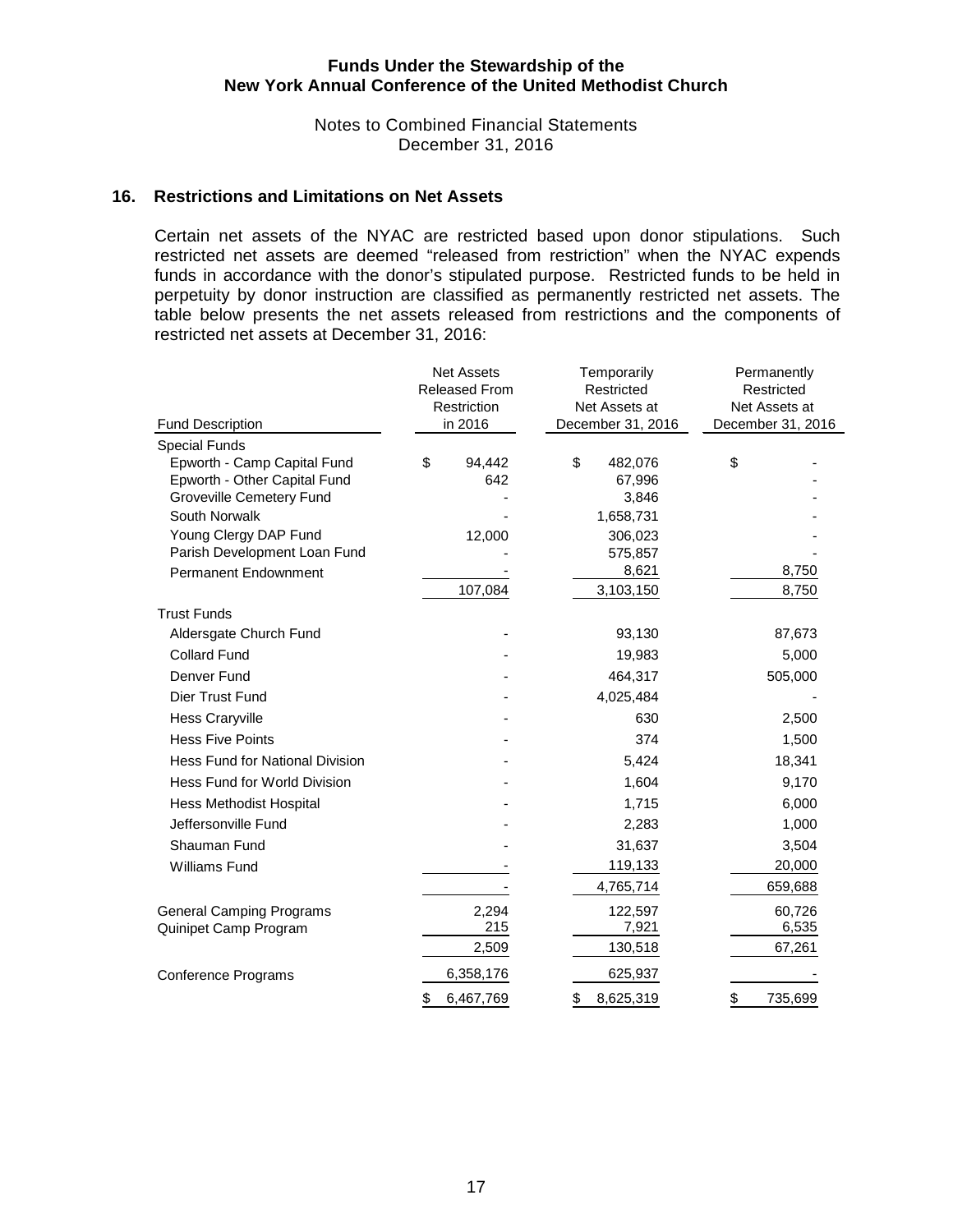Notes to Combined Financial Statements December 31, 2016

# **17. Gain on Sale of Properties**

In 2016, the NYAC sold various churches, resulting in a gain on sale of properties totaling \$998,700. This amount is included in the combined statement of activities.

# **18. Concentrations of Credit Risk**

Financial instruments, which potentially subject the NYAC to concentrations of credit risk consist primarily of cash and cash equivalents, investments and receivables. At times, the NYAC maintains balances with banking institutions that exceed the Federal Deposit Insurance Corporation's insurable limit. Investments are diversified to reduce concentrations so that there is no significant concentration of credit risk. The NYAC's receivables are primarily from its member churches. The NYAC believes that no significant concentrations of credit risk exist with respect to its cash and cash equivalents, investments and receivables.

# **19. Operating Lease Commitments**

The NYAC leases office equipment, telecommunications equipment and software under various commercial operating leases with equipment suppliers or commercial leasing companies. Rent expense for 2016 was \$81,842. Aggregate minimum annual rental payments at December 31, 2016 for the years ending December 31, are payable as follows:

| 2017 | S | 53,334  |
|------|---|---------|
| 2018 |   | 32,047  |
| 2019 |   | 18,932  |
| 2020 |   | 16,187  |
|      |   | 120,500 |

#### **20. Contingencies**

The NYAC is involved in litigation arising in the normal course of business. Management estimates that the ultimate resolution of these matters will not be material to the NYAC's financial position.

\* \* \* \* \*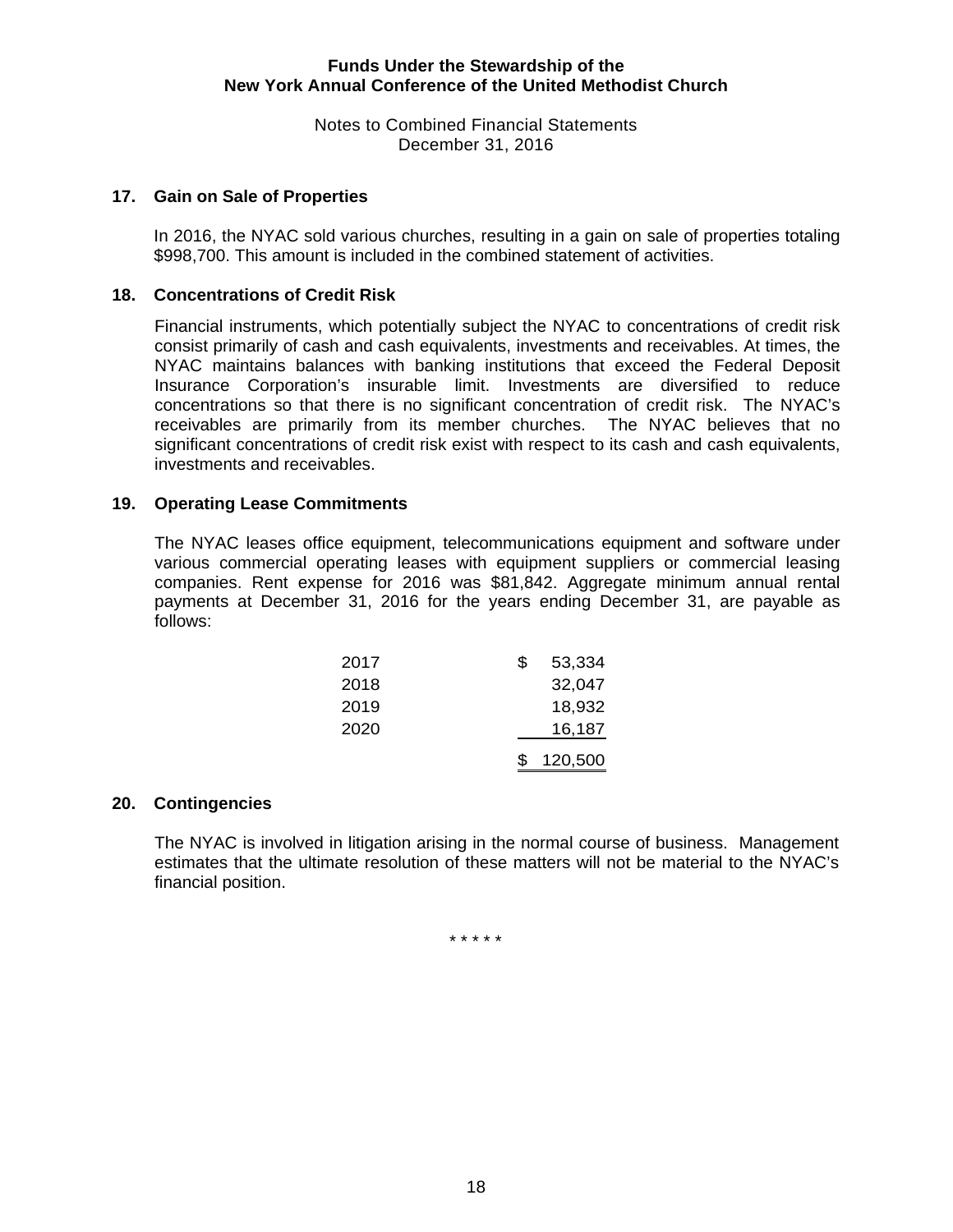Supplemental Information

December 31, 2016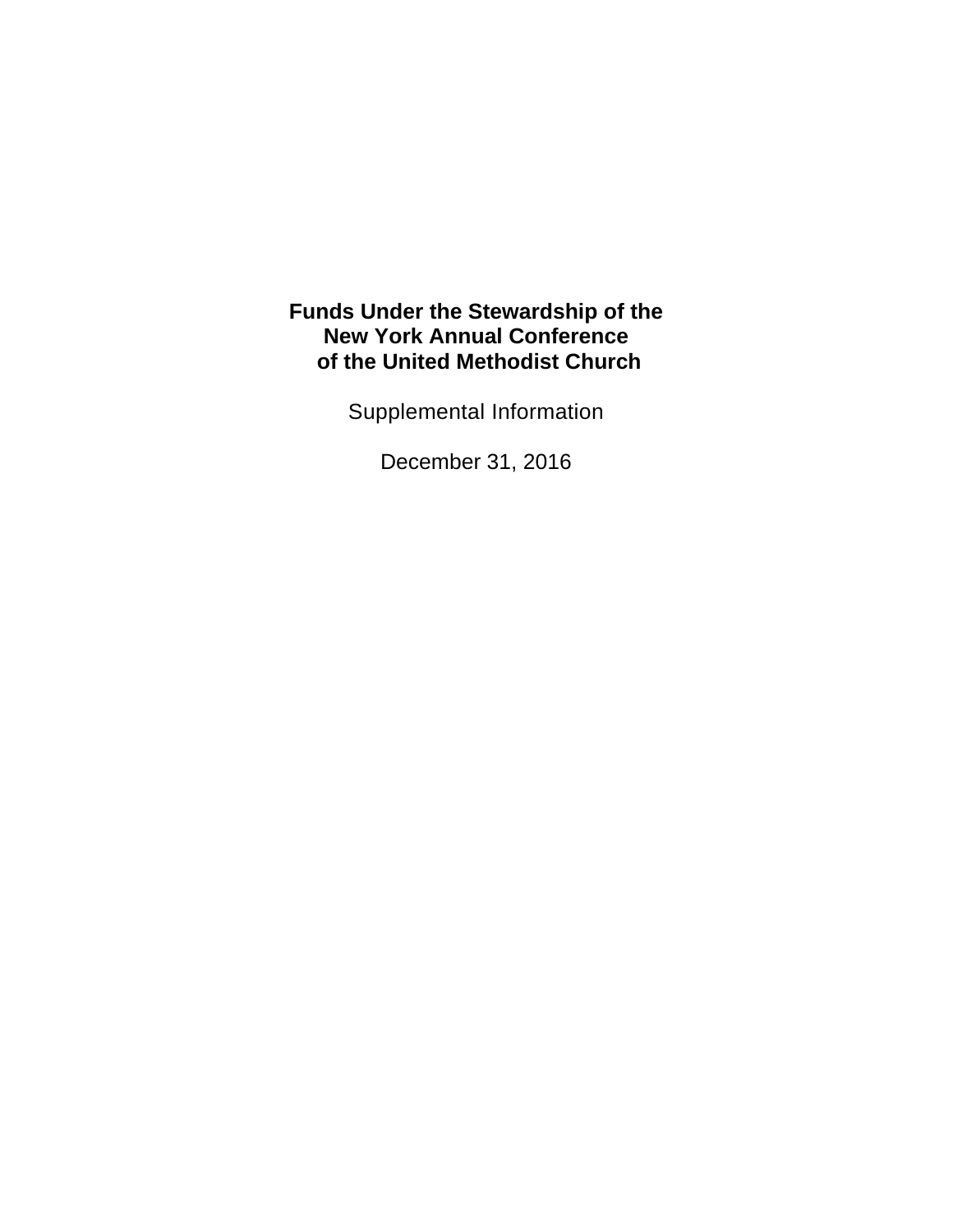Combining Schedule of Financial Position December 31, 2016 (with comparative amounts at December 31, 2015)

|                                                       |              |                 |               |                |                  | Eliminating    |                 |                 |  |
|-------------------------------------------------------|--------------|-----------------|---------------|----------------|------------------|----------------|-----------------|-----------------|--|
|                                                       |              | Board of        | Camping       | Episcopal      |                  | Entries        | 2016            | 2015            |  |
|                                                       | <b>CCFA</b>  | <b>Trustees</b> | Ministry      | Office         | Sub-Total        | Debit (Credit) | Combined        | Combined        |  |
| <b>ASSETS</b>                                         |              |                 |               |                |                  |                |                 |                 |  |
| Cash and cash equivalents                             | \$3,252,138  | \$              | 191,992<br>\$ | 121,614<br>\$  | 3,565,744<br>\$  | \$             | \$<br>3,565,744 | \$<br>3,068,509 |  |
| Investments                                           | 3,912,406    | 10,112,019      | 222,568       | 25,802         | 14,272,795       |                | 14,272,795      | 16,694,022      |  |
| Church apportionments receivable                      | 190,178      |                 |               |                | 190,178          |                | 190,178         | 104,928         |  |
| Accounts receivable, net                              | 382,724      |                 | 137,525       |                | 520,249          |                | 520,249         | 288,146         |  |
| Parish development loans receivable, net              | 1,537,430    |                 |               |                | 1,537,430        |                | 1,537,430       | 1,254,305       |  |
| Due from the NYAC                                     |              |                 | 640           |                | 640              | (640)          |                 |                 |  |
| Prepaid expenses and other assets                     | 523,226      | 1,000           |               |                | 524,226          |                | 524,226         | 641,527         |  |
| Due from the Camping Ministry                         | 328,547      |                 |               |                | 328,547          | (328, 547)     |                 |                 |  |
| Due from the Board of Trustees                        | 1,340,505    |                 |               |                | 1,340,505        | (1,340,505)    |                 |                 |  |
| Due from the Episcopal Office                         | 27,038       |                 |               |                | 27,038           | (27, 038)      |                 |                 |  |
| Custodial funds held                                  | 4,094        |                 |               |                | 4,094            |                | 4,094           | 32,240          |  |
| Property and equipment, net                           | 25,250       | 7,389,347       | 2,467,563     | 5,278          | 9,887,438        |                | 9,887,438       | 6,094,863       |  |
|                                                       | \$11,523,536 | \$17,502,366    | \$3,020,288   | 152,694<br>\$. | 32,198,884       | \$(1,696,730)  | \$30,502,154    | \$ 28,178,540   |  |
| <b>LIABILITIES AND NET ASSETS</b>                     |              |                 |               |                |                  |                |                 |                 |  |
| Liabilities                                           |              |                 |               |                |                  |                |                 |                 |  |
| Church apportionments designated for future periods   | \$<br>57,513 | \$              | \$            | \$             | 57,513<br>\$     | \$             | \$<br>57,513    | \$<br>42,845    |  |
| Accounts payable and accrued expenses                 | 1,371,068    | 35,000          | 50,272        |                | 1,456,340        |                | 1,456,340       | 1,421,477       |  |
| Capital lease obligations                             |              |                 | 27,304        |                | 27,304           |                | 27,304          | 37,762          |  |
| Deferred revenue                                      |              |                 | 27,913        |                | 27,913           |                | 27,913          | 39,373          |  |
| Due to CCFA                                           |              | 1,340,505       | 329,187       | 27,038         | 1,696,730        | (1,696,730)    |                 |                 |  |
| Loan payable - Conference Board of Pensions and       |              |                 |               |                |                  |                |                 |                 |  |
| <b>Health Benefits</b>                                | 329,917      |                 |               |                | 329,917          |                | 329,917         | 339,917         |  |
| Loan payable - United Methodist Development Fund      |              | 328,962         |               |                | 328,962          |                | 328,962         | 397,932         |  |
| Mortgage payable - U.S. Small Business Administration |              |                 | 678,139       |                | 678,139          |                | 678,139         | 691,858         |  |
| Custodial funds held                                  | 4,094        |                 |               |                | 4,094            |                | 4,094           | 32,240          |  |
| <b>Total Liabilities</b>                              | 1,762,592    | 1,704,467       | 1,112,815     | 27,038         | 4,606,912        | (1,696,730)    | 2,910,182       | 3,003,404       |  |
| <b>Net Assets</b>                                     |              |                 |               |                |                  |                |                 |                 |  |
| Unrestricted                                          | 6,239,222    | 10,162,821      | 1,703,255     | 125,656        | 18,230,954       |                | 18,230,954      | 15,960,184      |  |
| Temporarily restricted                                | 3,521,722    | 4,966,640       | 136,957       |                | 8,625,319        |                | 8,625,319       | 8,479,253       |  |
| Permanently restricted                                |              | 668,438         | 67,261        |                | 735,699          |                | 735,699         | 735,699         |  |
| <b>Total Net Assets</b>                               | 9,760,944    | 15,797,899      | 1,907,473     | 125,656        | 27,591,972       |                | 27,591,972      | 25, 175, 136    |  |
|                                                       | \$11,523,536 | \$17,502,366    | \$3,020,288   | \$<br>152,694  | 32,198,884<br>\$ | \$(1,696,730)  | \$ 30,502,154   | \$ 28,178,540   |  |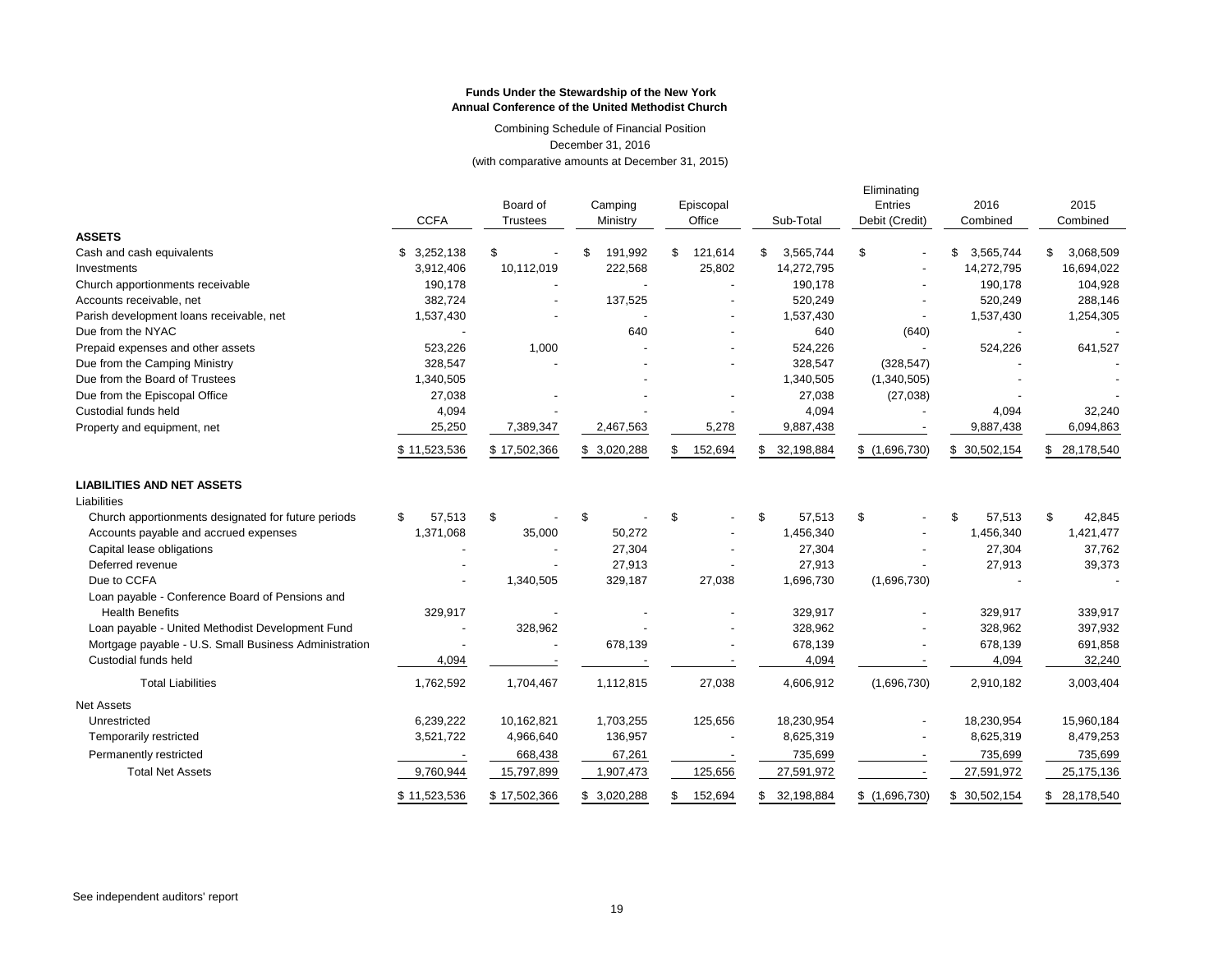#### Combining Schedule of Activities Year Ended December 31, 2016 (with summarized totals for the year ended December 31, 2015)

|                                       | <b>CCFA</b>  |                           | <b>Board of Trustees</b> |                  |                           | <b>Camping Ministry</b>   |                          |              |                           | Episcopal<br>Office       |             |                |                                          |                   |                   |
|---------------------------------------|--------------|---------------------------|--------------------------|------------------|---------------------------|---------------------------|--------------------------|--------------|---------------------------|---------------------------|-------------|----------------|------------------------------------------|-------------------|-------------------|
|                                       | Unrestricted | Temporarily<br>Restricted | Total                    | Unrestricted     | Temporarily<br>Restricted | Permanently<br>Restricted | Total                    | Unrestricted | Temporarily<br>Restricted | Permanently<br>Restricted | Total       | Unrestricted   | Eliminating<br>Entries<br>(Debit) Credit | 2016<br>Combined  | 2015<br>Combined  |
| <b>SUPPORT AND REVENUE</b>            |              |                           |                          |                  |                           |                           |                          |              |                           |                           |             |                |                                          |                   |                   |
| Church apportionments                 | \$2,310,788  | 5.013.639                 | 7.324.427<br>- 55        | - \$<br>٠        | - \$<br>$\sim$            | - \$<br><b>.</b>          | -S                       |              | ×.                        | - \$                      |             | - \$           | -S                                       | 7.324.427<br>- \$ | 7,303,984<br>S    |
| Contributed benevolences              |              | 1,516,970                 | 1,516,970                |                  |                           |                           |                          |              |                           |                           |             |                |                                          | 1,516,970         | 2,261,312         |
| Fees and reimbursements               | 290,328      | $\overline{\phantom{a}}$  | 290,328                  |                  |                           |                           |                          |              |                           |                           |             |                |                                          | 290,328           | 317,290           |
| Grants and contributions              | 82,516       | ٠                         | 82,516                   | 462,340          | 13,024                    |                           | 475,364                  | 152,857      |                           |                           | 152,857     | 117,900        | (45,000)                                 | 783,637           | 355,883           |
| Retreat                               |              | $\overline{\phantom{a}}$  | ٠                        | $\sim$           |                           | $\overline{\phantom{a}}$  |                          | 1,521,355    |                           | $\sim$                    | 1,521,355   |                | $\overline{\phantom{a}}$                 | 1,521,355         | 1,387,424         |
| Store sales                           |              | $\overline{\phantom{a}}$  |                          | ٠                |                           |                           |                          | 3,804        |                           |                           | 3,804       |                | $\overline{\phantom{a}}$                 | 3,804             |                   |
| Investment return (loss)              | 291,495      | 33.234                    | 324,729                  | 808,775          | 19.171                    |                           | 827,946                  | 1,999        | 17,797                    |                           | 19,796      | 2,697          | ٠                                        | 1,175,168         | (477, 772)        |
| Interest                              | 312,265      | $\overline{\phantom{a}}$  | 312,265                  |                  |                           |                           |                          | 23           |                           |                           | 23          |                |                                          | 312,288           | 64,389            |
| Other                                 |              |                           |                          |                  |                           |                           |                          | 381          |                           |                           | 381         |                |                                          | 381               | 960               |
| Gain on sale of properties            |              |                           |                          | 998,770          |                           |                           | 998,770                  |              |                           |                           |             |                |                                          | 998,770           | 372,885           |
| Net assets released from restrictions | 6,306,933    | (6,306,933)               |                          | 158,327          | (158, 327)                |                           |                          | 2,509        | (2,509)                   |                           |             |                |                                          |                   |                   |
| <b>Total Support and Revenue</b>      | 9,594,325    | 256,910                   | 9,851,235                | 2,428,212        | (126, 132)                |                           | 2,302,080                | 1,682,928    | 15,288                    |                           | 1,698,216   | 120,597        | (45,000)                                 | 13,927,128        | 11,586,355        |
| <b>EXPENSES</b>                       |              |                           |                          |                  |                           |                           |                          |              |                           |                           |             |                |                                          |                   |                   |
| Program                               | 6,306,933    | ٠                         | 6,306,933                | 158,327          |                           | $\overline{\phantom{a}}$  | 158,327                  |              |                           |                           |             | 73,716         | ٠                                        | 6,538,976         | 7,699,803         |
| Campsite                              |              |                           |                          |                  |                           |                           |                          |              |                           |                           |             |                |                                          |                   |                   |
| Quinipet                              |              |                           |                          |                  |                           |                           | $\overline{\phantom{a}}$ | 1,631,888    |                           |                           | 1,631,888   |                | $\overline{\phantom{a}}$                 | 1,631,888         | 1,633,449         |
| Epworth                               |              |                           |                          |                  |                           |                           |                          |              |                           |                           |             |                |                                          | $\sim$            | 114               |
| Kingswood                             |              |                           |                          |                  |                           |                           |                          | 81,101       |                           |                           | 81,101      |                |                                          | 81,101            | 67,659            |
| Capital campaign                      |              |                           |                          |                  |                           |                           |                          | 2,570        |                           |                           | 2,570       |                |                                          | 2,570             | 17,905            |
| Management and general                | 2,708,997    |                           | 2,708,997                | 457,166          |                           |                           | 457,166                  |              |                           |                           |             | 134,594        | (45,000)                                 | 3,255,757         | 3,041,660         |
| <b>Total Expenses</b>                 | 9,015,930    |                           | 9,015,930                | 615,493          |                           |                           | 615,493                  | 1,715,559    |                           |                           | 1,715,559   | 208,310        | (45,000)                                 | 11,510,292        | 12,460,590        |
| Change in Net Assets                  | 578,395      | 256,910                   | 835,305                  | 1,812,719        | (126, 132)                | $\sim$                    | 1,686,587                | (32, 631)    | 15,288                    | ٠                         | (17, 343)   | (87, 713)      | ٠                                        | 2,416,836         | (874, 235)        |
| <b>NET ASSETS</b>                     |              |                           |                          |                  |                           |                           |                          |              |                           |                           |             |                |                                          |                   |                   |
| Beginning of year                     | 5,660,827    | 3,264,812                 | 8,925,639                | 8,350,102        | 5,092,772                 | 668,438                   | 14, 111, 312             | 1,735,886    | 121,669                   | 67,261                    | 1,924,816   | 213,369        |                                          | 25, 175, 136      | 26,049,37         |
| End of year                           | \$ 6,239,222 | 3,521,722                 | 9,760,944<br>- 55        | 10,162,821<br>£. | 4,966,640                 | 668,438                   | 15,797,899<br>S          | \$1,703,255  | 136,957                   | 67,261                    | \$1,907,473 | 125,656<br>\$. |                                          | 27,591,972<br>\$. | 25,175,136<br>\$. |